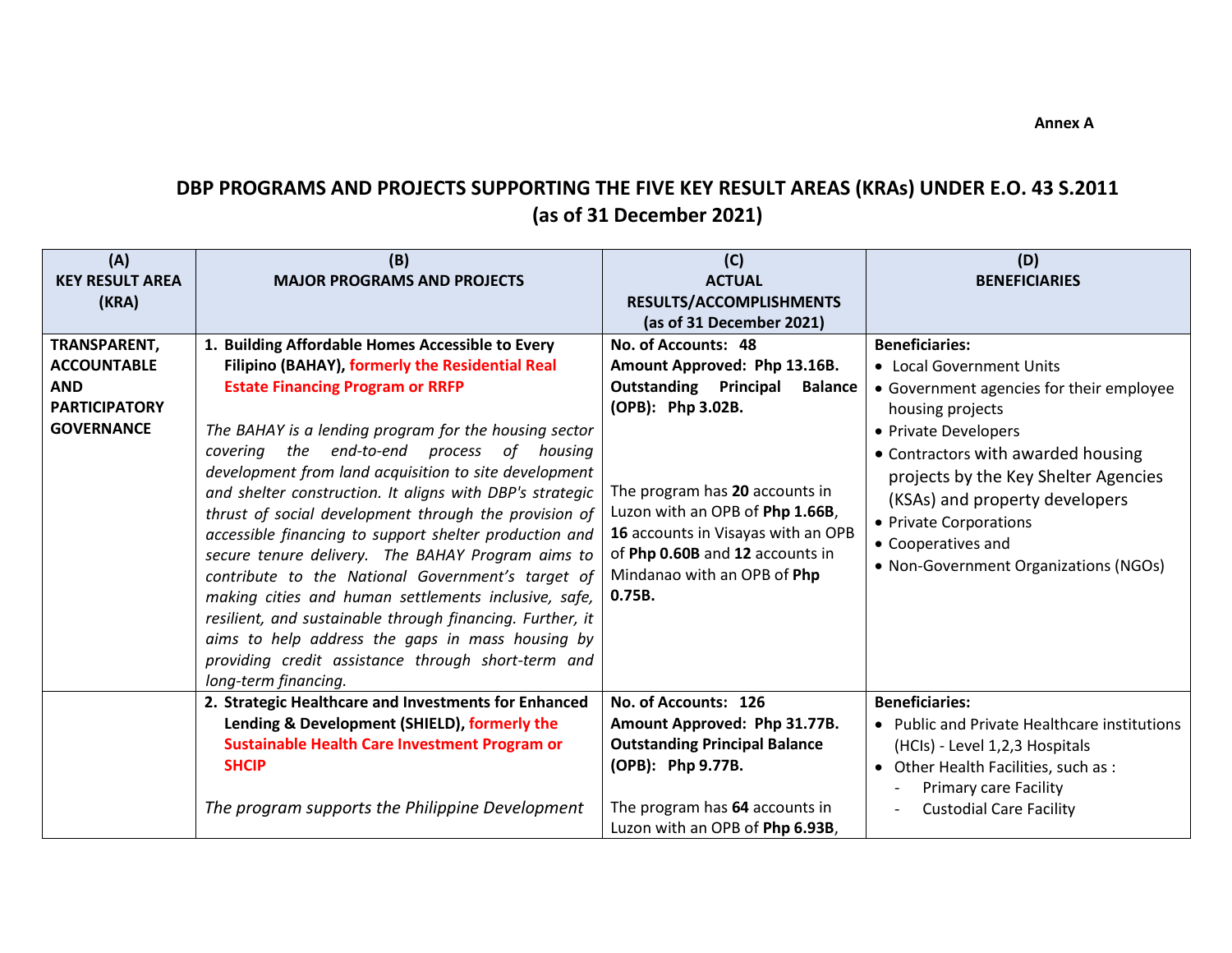| Plan aimed to improve access to health services<br>and the United Nations Sustainable Development<br>Goal No. 3 - Good Health and Well-being. By<br>2030, the <b>SHIELD</b> Program is expected to have<br>financed Php 25 Billion of investments in the<br>healthcare projects and contributed at least 5,000                                                                                                                                                                                                                                                                                                                                                            | of Php 1.03B and 36 accounts in                                                                                                                                                                                   | 26 accounts in Visayas with an OPB<br>Mindanao with OPB of Php 1.81B.                    | Diagnostic/Therapeutic Facility<br>• Specialized Out-patient Facility                                                                                                                                                                                                                          |
|---------------------------------------------------------------------------------------------------------------------------------------------------------------------------------------------------------------------------------------------------------------------------------------------------------------------------------------------------------------------------------------------------------------------------------------------------------------------------------------------------------------------------------------------------------------------------------------------------------------------------------------------------------------------------|-------------------------------------------------------------------------------------------------------------------------------------------------------------------------------------------------------------------|------------------------------------------------------------------------------------------|------------------------------------------------------------------------------------------------------------------------------------------------------------------------------------------------------------------------------------------------------------------------------------------------|
| additional beds.                                                                                                                                                                                                                                                                                                                                                                                                                                                                                                                                                                                                                                                          |                                                                                                                                                                                                                   |                                                                                          |                                                                                                                                                                                                                                                                                                |
| 3. DBP Education Sector Support for Knowledge,<br><b>Wisdom and Empowerment through Lending</b><br><b>Assistance (ESKWELA), formerly the DBP</b><br><b>Educational Fund Program or DEFP</b><br>The ESKWELA is a lending program for schools covering<br>Basic Education, Higher Education, Technical-Vocational<br>Education and Alternative Learning. The Program aims<br>to contribute to the improvement of Filipino lives by<br>supporting and promoting the availability and<br>accessibility of quality education. The Program aims to<br>contribute to the National Government's target on<br>education by providing credit assistance to the<br>education sector. | No. of Accounts: 162<br>Amount Approved: Php 11.70B.<br><b>Outstanding Principal</b><br>(OPB): Php 6.59B.<br>The program has 88 accounts in<br>Luzon with an OPB of Php 4.37B,<br>of Php 0.69B and 42 accounts in | <b>Balance</b><br>32 accounts in Visayas with an OPB<br>Mindanao with OPB of Php 1.53 B. | <b>Beneficiaries:</b><br>• Local Government Units<br>• Private and Public Educational<br>Institutions recognized by CHED, DepED<br>and TESDA<br>• Accredited Training Centers by<br>government regulatory bodies<br>Other Institutions (i.e. foundations) that<br>support educational programs |
| 4. DBP Rehabilitation Support Program on Severe<br><b>Events (DBP RESPONSE)</b><br>The DBP RESPONSE provides rehabilitation financing<br>support to new and existing borrowers of DBP, both<br>public and private institutions, who have been adversely<br>affected by calamities and/or events arising from the<br>occurrence of such calamities.                                                                                                                                                                                                                                                                                                                        | No. of Accounts: 32 New Loans<br>Amount Approved: Php 4.81B.<br><b>Outstanding Principal</b><br>(OPB): Php 1.51B.                                                                                                 | <b>Balance</b>                                                                           | <b>Beneficiaries:</b><br>• Public and private institutions that are<br>existing or new clients of DBP, located<br>and/or operating in areas declared in a<br>of calamity<br>by competent<br>state<br>authority/ies.                                                                            |
| 5. DBP Forest Program (DFP)                                                                                                                                                                                                                                                                                                                                                                                                                                                                                                                                                                                                                                               | No. of Forest Projects: 47                                                                                                                                                                                        |                                                                                          | <b>Beneficiaries:</b>                                                                                                                                                                                                                                                                          |
| DBP Forest Program is DBP's Corporate<br>The<br>Responsibility Project, which is a reforestation initiative<br>of the Bank intended to restore and enhance the                                                                                                                                                                                                                                                                                                                                                                                                                                                                                                            | Amount Approved: Php 0.15B.<br>Partners: Php 0.11B.                                                                                                                                                               | Amount Released to Forest<br>$\bullet$<br>Total planted hectares of Forest               | People's Organizations (POs)<br>• Local Government Units (LGUs)                                                                                                                                                                                                                                |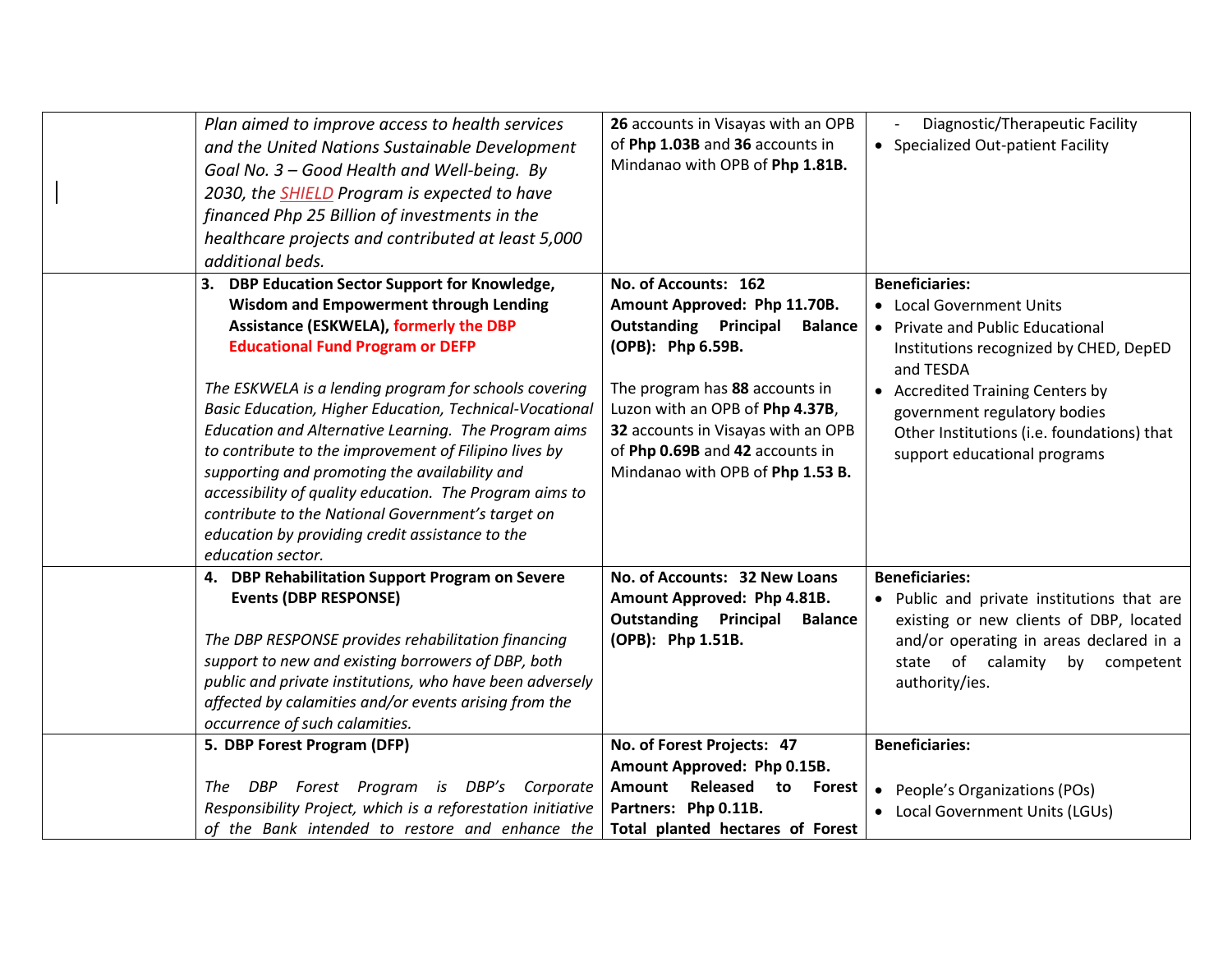| <b>POVERTY</b><br><b>REDUCTION</b><br><b>AND</b><br><b>EMPOWERMENT</b><br>OF THE POOR AND<br><b>VULNERABLE</b> | country's forest cover particularly in the countryside in<br>the hope that forests can once again do its part in<br>maintaining ecological balance and help protect people<br>against threats brought about by climate change and<br>environmental degradation. The DFP is also DBP's<br>response to the global call for climate change<br>mitigation and environmental protection.<br><b>MSMEs</b><br>1. Building Affordable Homes Accessible to Every<br>Filipino (BAHAY), formerly the Residential Real<br><b>Estate Financing Program or RRFP</b><br>The BAHAY is a lending program for the housing sector<br>covering the end-to-end process of housing | Partners: 6,334 hectares<br>No. of Accounts: 48<br>Amount Approved: Php 13.16B.<br><b>Outstanding Principal</b><br><b>Balance</b><br>(OPB): Php 3.02B.                              | • State universities or Colleges (SUCs)<br>• Other government agencies<br><b>Beneficiaries:</b><br>• Local Government Units<br>• Government agencies for their employee<br>housing projects<br>• Private Developers<br>• Contractors with awarded housing |
|----------------------------------------------------------------------------------------------------------------|--------------------------------------------------------------------------------------------------------------------------------------------------------------------------------------------------------------------------------------------------------------------------------------------------------------------------------------------------------------------------------------------------------------------------------------------------------------------------------------------------------------------------------------------------------------------------------------------------------------------------------------------------------------|-------------------------------------------------------------------------------------------------------------------------------------------------------------------------------------|-----------------------------------------------------------------------------------------------------------------------------------------------------------------------------------------------------------------------------------------------------------|
|                                                                                                                | development from land acquisition to site development<br>and shelter construction. It aligns with DBP's strategic<br>thrust of social development through the provision of<br>accessible financing to support shelter production and<br>secure tenure delivery. The BAHAY Program aims to<br>contribute to the National Government's target of<br>making cities and human settlements inclusive, safe,<br>resilient, and sustainable through financing. Further, it<br>aims to help address the gaps in mass housing by<br>providing credit assistance through short-term and<br>long-term financing.                                                        | The program has 20 accounts in<br>Luzon with an OPB of Php 1.66B,<br>16 accounts in Visayas with an OPB<br>of Php 0.60B and 12 accounts in<br>Mindanao with an OPB of Php<br>0.75B. | projects by the Key Shelter Agencies<br>(KSAs) and property developers<br>• Private Corporations<br>• Cooperatives and<br>• Non-Government Organizations (NGOs)                                                                                           |
|                                                                                                                | 2. Strategic Healthcare and Investments for                                                                                                                                                                                                                                                                                                                                                                                                                                                                                                                                                                                                                  | No. of Accounts: 126                                                                                                                                                                | <b>Beneficiaries:</b>                                                                                                                                                                                                                                     |
|                                                                                                                | <b>Enhanced Lending &amp; Development (SHIELD),</b>                                                                                                                                                                                                                                                                                                                                                                                                                                                                                                                                                                                                          | Amount Approved: Php 31.77B.                                                                                                                                                        | • Public and Private Healthcare institutions                                                                                                                                                                                                              |
|                                                                                                                | formerly the Sustainable Health Care Investment<br><b>Program or SHCIP</b>                                                                                                                                                                                                                                                                                                                                                                                                                                                                                                                                                                                   | <b>Outstanding Principal Balance</b><br>(OPB): Php 9.77B.                                                                                                                           | (HCls) - Level 1,2,3 Hospitals<br>• Other Health Facilities, such as :<br><b>Primary care Facility</b>                                                                                                                                                    |
|                                                                                                                | The program supports the Philippine Development                                                                                                                                                                                                                                                                                                                                                                                                                                                                                                                                                                                                              | The program has 64 accounts in                                                                                                                                                      | <b>Custodial Care Facility</b>                                                                                                                                                                                                                            |
|                                                                                                                | Plan aimed to improve access to health services                                                                                                                                                                                                                                                                                                                                                                                                                                                                                                                                                                                                              | Luzon with an OPB of Php 6.93B,                                                                                                                                                     | Diagnostic/Therapeutic Facility                                                                                                                                                                                                                           |
|                                                                                                                | and the United Nations Sustainable Development<br>Goal No. 3 - Good Health and Well-being.<br>By                                                                                                                                                                                                                                                                                                                                                                                                                                                                                                                                                             | 26 accounts in Visayas with an OPB<br>of Php 1.03B and 36 accounts in                                                                                                               | • Specialized Out-patient Facility                                                                                                                                                                                                                        |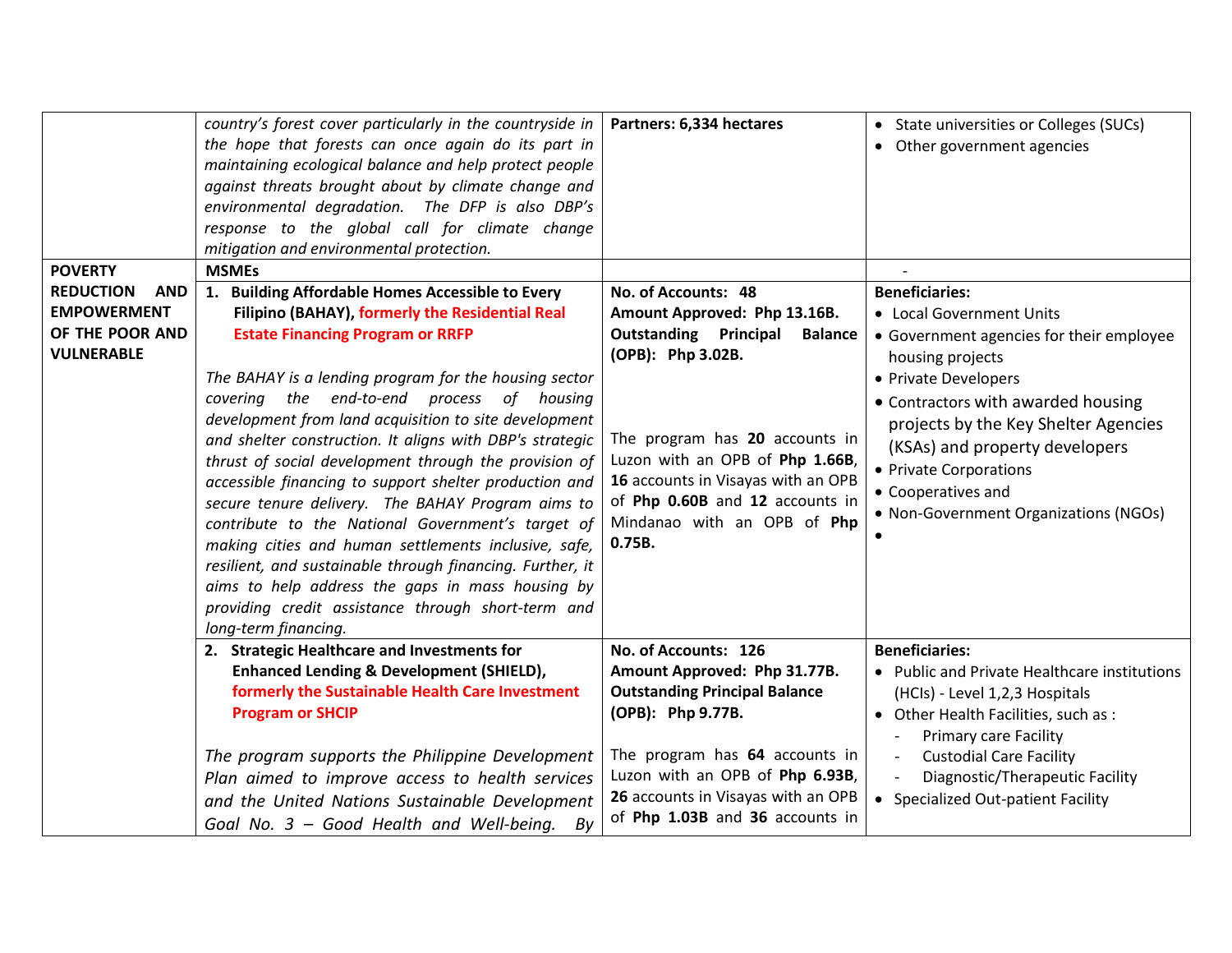| 2030, the <b>SHIELD</b> Program is expected to have<br>financed Php 25 Billion of investments in the<br>healthcare projects and contributed at least 5,000<br>additional beds.                                                                                                                                                                                                                                                                                                                                                                                                                                                                                     | Mindanao with OPB of Php 1.81B.                                                                                                                                                                                                                                                                                                                          |                                                                                                                                                                                                                                                                                                                                                                                                                                                                                                                                                                                   |
|--------------------------------------------------------------------------------------------------------------------------------------------------------------------------------------------------------------------------------------------------------------------------------------------------------------------------------------------------------------------------------------------------------------------------------------------------------------------------------------------------------------------------------------------------------------------------------------------------------------------------------------------------------------------|----------------------------------------------------------------------------------------------------------------------------------------------------------------------------------------------------------------------------------------------------------------------------------------------------------------------------------------------------------|-----------------------------------------------------------------------------------------------------------------------------------------------------------------------------------------------------------------------------------------------------------------------------------------------------------------------------------------------------------------------------------------------------------------------------------------------------------------------------------------------------------------------------------------------------------------------------------|
| 3. DBP Education Sector Support for Knowledge,<br>Wisdom and Empowerment through Lending<br><b>Assistance (ESKWELA), formerly the DBP</b><br><b>Educational Fund Program or DEFP</b><br>The ESKWELA is a lending program for schools covering<br>Basic Education, Higher Education, Technical-Vocational<br>Education and Alternative Learning. The Program aims<br>to contribute to the improvement of Filipino lives by<br>supporting and promoting the availability and<br>accessibility of quality education. The Program aims to<br>contribute to the National Government's target on<br>education by providing credit assistance to the<br>education sector. | No. of Accounts: 162<br>Amount Approved: Php 11.70B.<br><b>Outstanding Principal</b><br><b>Balance</b><br>(OPB): Php 6.59B.<br>The program has 88 accounts in<br>Luzon with an OPB of Php 4.37B,<br>32 accounts in Visayas with an OPB<br>of Php 0.69B and 42 accounts in<br>Mindanao with OPB of Php 1.53 B.                                            | <b>Beneficiaries:</b><br>• Local Government Units<br>• Private and Public Educational<br>Institutions recognized by CHED, DepED<br>and TESDA<br>• Accredited Training Centers by<br>government regulatory bodies<br>• Other Institutions (i.e. foundations) that<br>support educational programs                                                                                                                                                                                                                                                                                  |
| 4. Credit Surety Fund<br>DBP CSF Credit Facility is a special lending window in<br>support to the Credit Surety Fund (CSF) Program of<br>Bangko Sentral ng Pilipinas, which aims to support<br>growth of micro, small and medium enterprises (MSME)<br>which are short of acceptable collateral.                                                                                                                                                                                                                                                                                                                                                                   | No. of Accounts: 23<br><b>Amount Approved: PhP</b><br>157,413,725.65<br><b>Outstanding Principal Balance</b><br>(OPB): Php 93,894,332.21<br>The program has 8 accounts in<br>Luzon with an OPB of Php<br>27,848,494.36, 1 account<br>in<br>Visayas with an OPB of Php<br>2,000,000.00 and 14 accounts in<br>Mindanao with OPB of<br>Php<br>64,045,837.85 | <b>Beneficiaries:</b><br>• Cooperatives and NGOs which are<br>contributors to the CSF<br>• SME members of the above contributing<br><b>Cooperatives and NGOs</b><br>• Partnership whose majority partners,<br>including the capitalist partner are<br>members of the CSF-<br>• participating cooperative/NGO. In case a<br>partnership is composed of only two (2)<br>partners, both of them must be<br>members of the CSF- participating<br>cooperative/NGO.<br>• Corporation with at least 67% or 2/3 of<br>its shares of stocks is owned by a<br>member of a CSF-participating |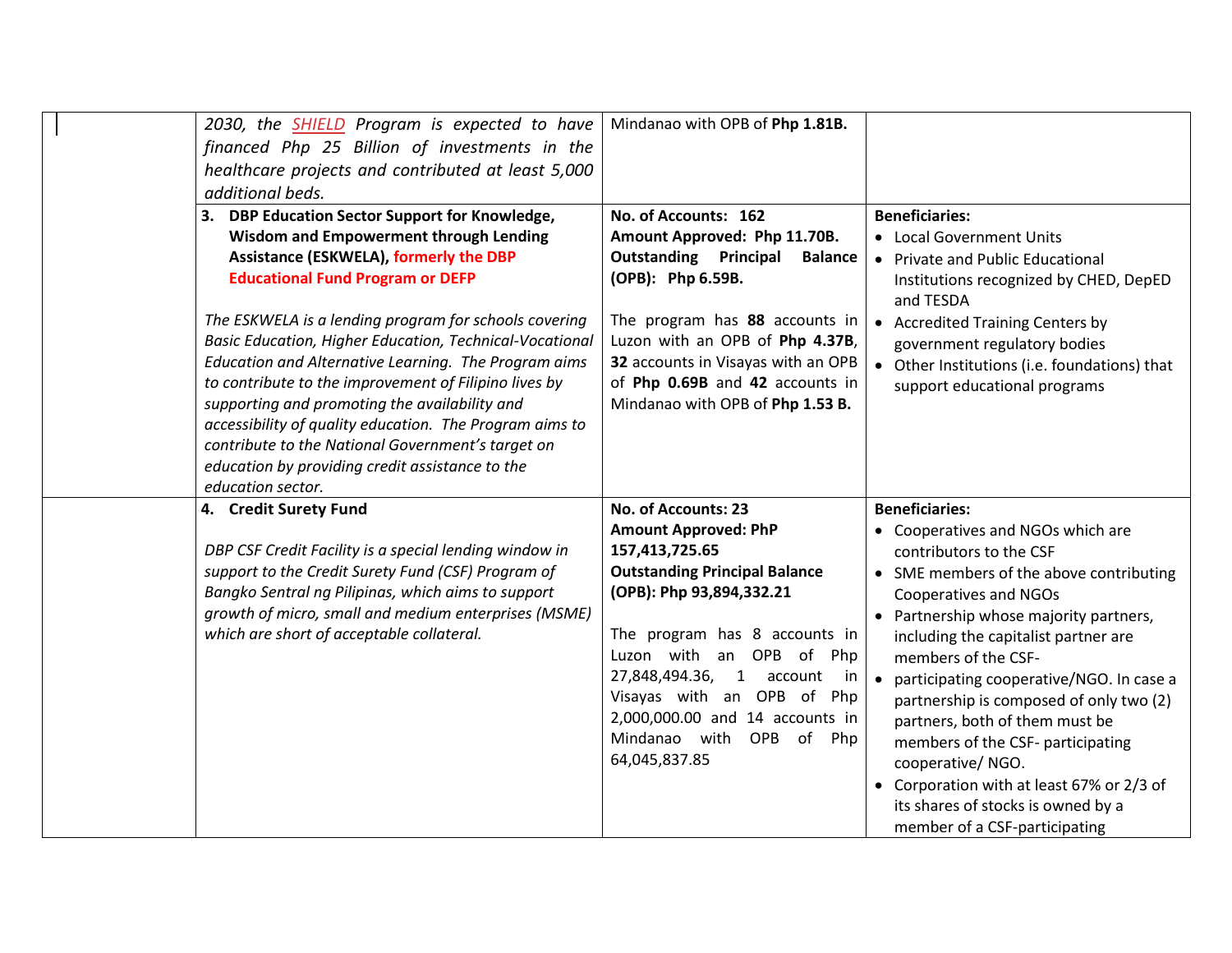|                                                                                                                                                                                                                                                                                                                                                                                                                                                                                                                          |                                                                                                                                             | cooperative/NGO.                                                                                                                                                                                         |
|--------------------------------------------------------------------------------------------------------------------------------------------------------------------------------------------------------------------------------------------------------------------------------------------------------------------------------------------------------------------------------------------------------------------------------------------------------------------------------------------------------------------------|---------------------------------------------------------------------------------------------------------------------------------------------|----------------------------------------------------------------------------------------------------------------------------------------------------------------------------------------------------------|
| 5. Contract-To-Sell Financing Facility for Real Estate<br><b>Developers (CTS Program)</b><br>The Contract-to-Sell Financing Facility for Real Estate<br>Developers (CTS Program) is a credit facility to provide<br>Real Estate Developers means to grow its housing<br>portfolio and to assist Key Shelter Agencies (KSAs) in<br>addressing the housing requirements of the<br>country.                                                                                                                                 | No. of Accounts: 4<br><b>Amount Approved:</b><br>Php 425,000,000.00<br><b>Outstanding Principal Balance</b><br>(OPB): Php 263,159,173.25    | <b>Beneficiaries:</b><br>• Real Estate Developers                                                                                                                                                        |
| 6. Expanded Rice Credit Assistance under the Rice<br>Competitiveness Enhancement Fund (ERCA -<br>RCEF)<br>The ERCA-RCEF is a credit facility to support rice<br>farmers, their cooperatives, and for improving the<br>productivity of local rice farmers and increasing their<br>income amidst liberalization of the Philippine rice trade<br>policy.<br>The fund shall be made available in the form of credit<br>facility with minimal interest rates and with minimum<br>collateral requirements to the rice farmers. | No. of Accounts: 34<br><b>Amount Approved:</b><br>Php 1,123,509,800.00<br><b>Outstanding Principal Balance</b><br>(OPB): Php 990,190,654.49 | <b>Beneficiaries</b><br>• Individual rice farmers which are listed in<br>the Registry System for Basic Sectors in<br>Agriculture (RSBSA)<br>• DA-accredited cooperatives with rice<br>farmers as members |
| 7. DA-ACPC-DBP BuyANIhan Credit Program<br>As a direct response to the to the call of the national<br>government for a concerted effort of government<br>agencies serving the agriculture sector to firm up its<br>support for our palay farmers in the wake of the impact<br>of lower palay prices, the Agricultural Credit Policy<br>Council (ACPC) tapped the Development Bank of the<br>Philippines as partner for the implementation of the DA-<br>ACPC-DBP BuyANlhan Credit Program.                               | No. of Accounts: 1<br><b>Amount Approved: Php</b><br>200,000,000.00<br><b>Outstanding Principal Balance</b><br>(OPB): Php 100,000,000.00    | <b>Beneficiaries</b><br>• Cooperatives with Rice Farmers as<br>Members                                                                                                                                   |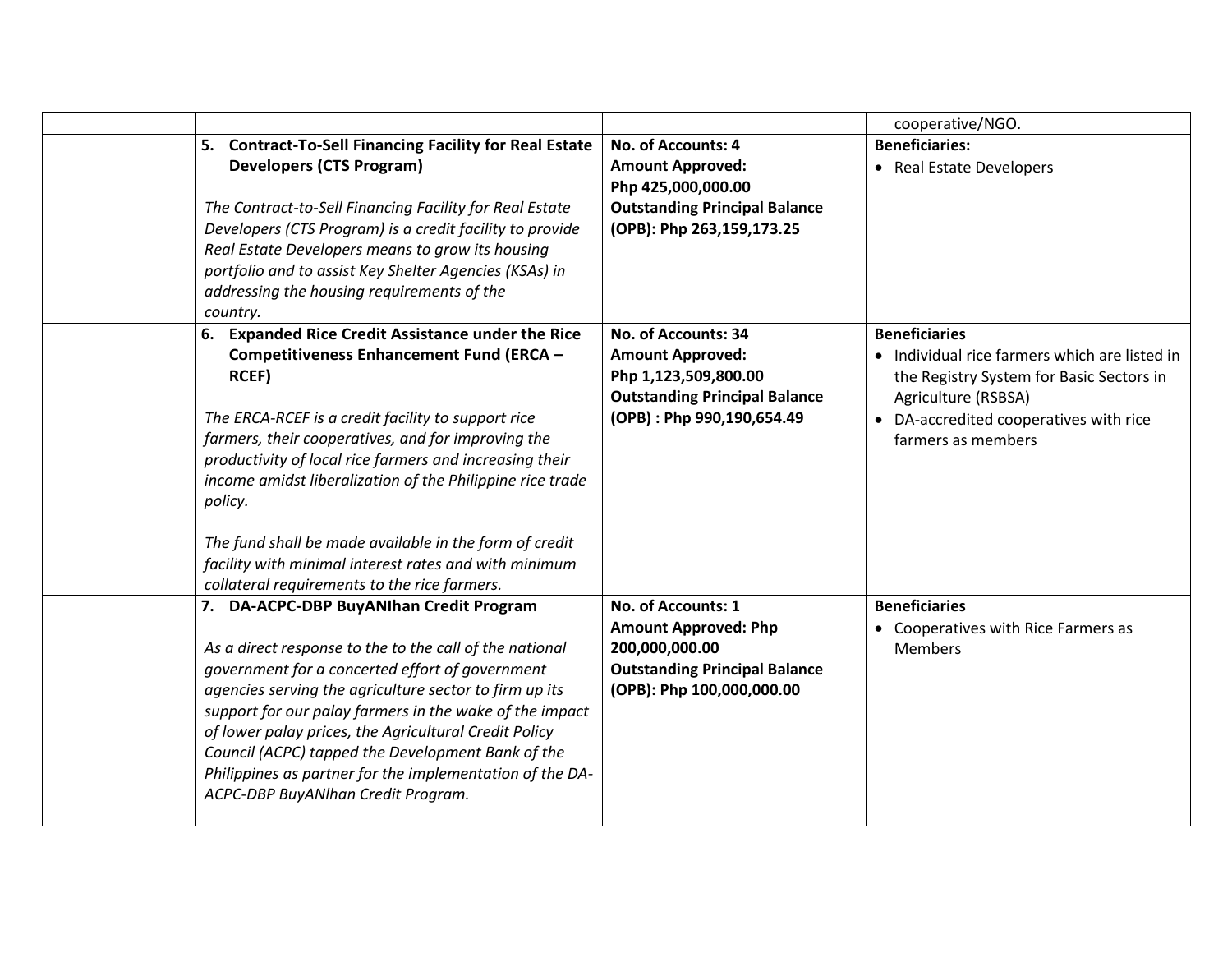| farmers reeling from very low prices of their produce<br>under the new rice regime. The DA-ACPCDBP<br>organized approach to channel financing to the<br>agriculture sectors and promote financial inclusion.                                                                                                                                                         | The program is part of the Department of Agriculture's<br>bid to further boost procurement of local palay to help<br>BuyANIhan Credit Program is a credit facility which aims<br>to elevate direct engagement of rice cooperatives in the<br>rice industry value chain by providing credit access to<br>working capital requirement. The program serves as an |                                                                                                                                              |                                                                                                                                                                                                                                                                                                                                                                                                                                                                                                                                                                                                                                                                                                |
|----------------------------------------------------------------------------------------------------------------------------------------------------------------------------------------------------------------------------------------------------------------------------------------------------------------------------------------------------------------------|---------------------------------------------------------------------------------------------------------------------------------------------------------------------------------------------------------------------------------------------------------------------------------------------------------------------------------------------------------------|----------------------------------------------------------------------------------------------------------------------------------------------|------------------------------------------------------------------------------------------------------------------------------------------------------------------------------------------------------------------------------------------------------------------------------------------------------------------------------------------------------------------------------------------------------------------------------------------------------------------------------------------------------------------------------------------------------------------------------------------------------------------------------------------------------------------------------------------------|
| 8. DBP RESPONSE to Accelerate MSME Recovery<br>(DBP RESPONSE - MSME Recovery)<br>of DBP RESPONSE created in compliance to the<br>flexible term loan program for operating expenses<br>available to businesses affected by the COVID-19<br>pandemic, particularly that priority shall be given to<br>those engaged in agri-fishery and non-essential<br>cooperatives. | The DBP RESPONSE to accelerate MSME Recovery (DBP<br>RESPONSE-MSME RECOVERY) is a sub-program<br>Republic Act No. 11494 or known as the Bayanihan to<br>Recover as One Act directing the Development Bank of<br>the Philippines (DBP) to introduce low interest and/or<br>businesses', including but not limited to, start-ups and                            | No. of Accounts: 113<br><b>Amount Approved: Php</b><br>9,462,735,250.00<br><b>Outstanding Principal Balance</b><br>(OPB): Php 692,081,209.27 | <b>Beneficiaries</b><br>• Retail<br>Any duly registered micro, small<br>and<br>medium enterprises that are existing or<br>new clients of DBP engaged in agri-<br>fishery and non-essential services with<br>preference for medium enterprises,<br>including start-ups and cooperatives.<br>Wholesale<br>following<br>The<br>Lending<br>Institutions<br>which provide credit to start-up or<br>MSMEs in agri-fishery<br>and<br>non-<br>essential services:<br>a. Rural banks;<br>Thrift banks;<br>b.<br>Microfinance-oriented hat;<br>C.<br><b>Non-Bank Financial</b><br>d.<br>Institutions (i.e. Cooperatives,<br>Microfinance Institutions, etc)<br>Sub-borrowers:<br>Eligible<br>duly<br>Any |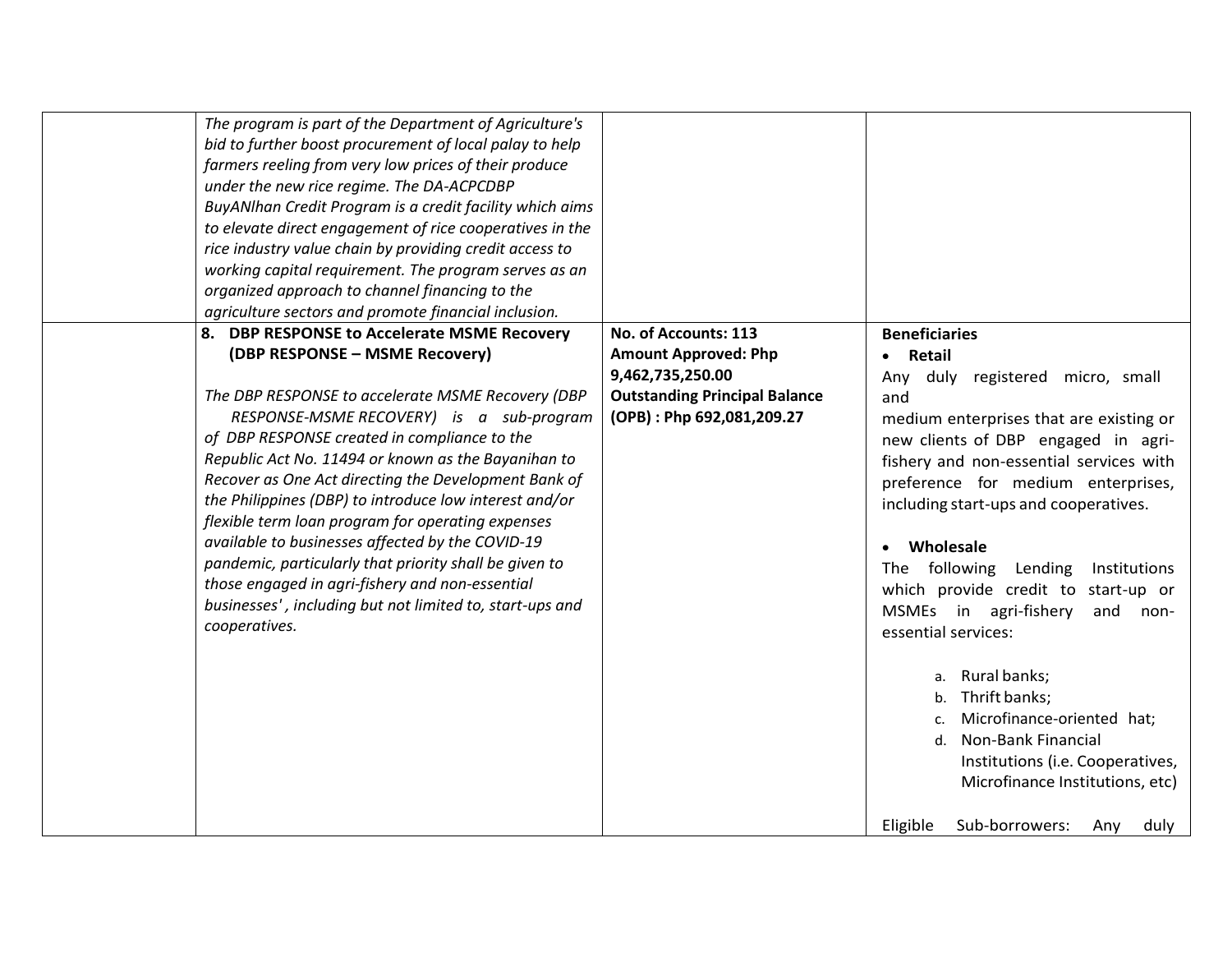|                                                                                                                                                                                                                                                                                                                                                                                                                                                                                                                                                                                                           |                                          | registered micro, small and medium<br>enterprises that are engaged in agri-<br>fishery and non- essential services with<br>preference for micro<br>and<br>small<br>enterprises, including start-ups and<br>cooperatives.                                                                                |
|-----------------------------------------------------------------------------------------------------------------------------------------------------------------------------------------------------------------------------------------------------------------------------------------------------------------------------------------------------------------------------------------------------------------------------------------------------------------------------------------------------------------------------------------------------------------------------------------------------------|------------------------------------------|---------------------------------------------------------------------------------------------------------------------------------------------------------------------------------------------------------------------------------------------------------------------------------------------------------|
| 9. Agroforestry Plantation Program (APP)                                                                                                                                                                                                                                                                                                                                                                                                                                                                                                                                                                  | No. of Accounts: 2 Amount                | <b>Beneficiaries</b>                                                                                                                                                                                                                                                                                    |
| (Formerly Tree Plantation Financing Program -                                                                                                                                                                                                                                                                                                                                                                                                                                                                                                                                                             | Approved: 13,000,000.00                  | Plantation operators / Tenure holders                                                                                                                                                                                                                                                                   |
| TPFP)                                                                                                                                                                                                                                                                                                                                                                                                                                                                                                                                                                                                     | <b>Php Outstanding Principal Balance</b> | who are registered with the Securities                                                                                                                                                                                                                                                                  |
|                                                                                                                                                                                                                                                                                                                                                                                                                                                                                                                                                                                                           | $(OPB)$ : 0                              | Exchange Commission (SEC),<br>and                                                                                                                                                                                                                                                                       |
| The Agroforestry Plantation Program (APP) is a credit<br>assistance program for the development, expansion,<br>harvesting, processing, maintenance and protection of<br>industrial forest-based plantations in qualified private<br>and public land consisting of at least five (5) to forty<br>thousand (40,000) hectares of open area. APP aims to<br>hasten economic development, promote<br>environmental stability, enhance climate change<br>mitigation, and boost the Philippine wood-based<br>industry by addressing the increase in demand for forest<br>and forest-based products and services. |                                          | Department of Trade and Industries<br>(DTI), Department of Labor and<br>Employment (DOLE) or Cooperative<br>Development Authority (CDA), Local<br>Government<br>Units,<br>People's<br>Organization(PO) and PO Federation<br>with at least five (5) to forty thousand<br>(40,000) hectares of open area. |
| 10. Rural Agro-enterprise Partnership for Inclusive<br><b>Development and Growth (RAPID Growth)</b><br><b>Credit Facility</b><br>The Rural Agro-enterprise Partnership for Inclusive<br>Development and Growth (RAPID Growth) Credit<br>Facility is a credit assistance program created to<br>support the RAPID Growth Project of the national<br>government. The RAPID Growth Project was<br>conceptualized by the Department of Trade and<br>Industry (DTI) and funded by the International Fund for<br>Agricultural Development (IFAD).                                                                | <b>Newly Created Program</b>             | <b>Beneficiaries:</b><br>Any duly registered small and medium<br>enterprises, including cooperatives and<br>farmers organizations who are certified<br>and endorsed by the Department of<br>Trade and Industry as beneficiaries of<br>the RAPID Growth Project.                                         |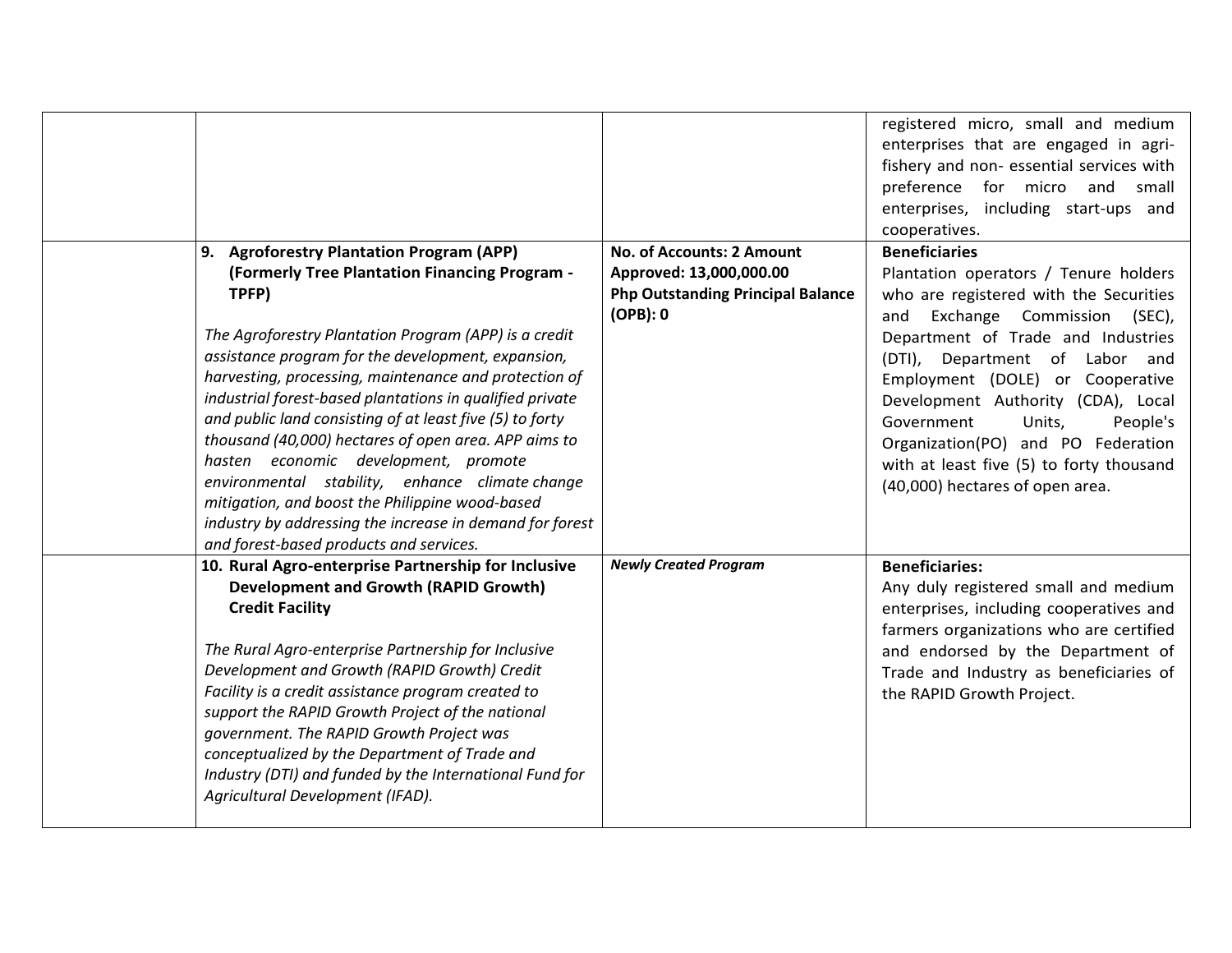| RAPID, INCLUSIVE<br><b>SUSTAINED</b><br><b>AND</b><br><b>ECONOMIC</b><br><b>GROWTH</b> | One of the key features of the RAPID Growth Project is<br>the Conditional Matching Grants. Grant fund support<br>will be provided to qualified proponents to enhance<br>their overall competitiveness level and for the<br>development of the specific agricultural value chain. It is<br>basically aiming to address market failures &<br>institutional deficiencies in terms of access to financing.<br>It also aims to provide the necessary development<br>intervention to help improve agricultural production,<br>productivity, and quality.<br>1. Building Affordable Homes Accessible to Every<br>Filipino (BAHAY), formerly the Residential Real<br><b>Estate Financing Program or RRFP</b><br>The BAHAY is a lending program for the housing sector | No. of Accounts: 48<br>Amount Approved: Php 13.16B.<br><b>Outstanding Principal</b><br><b>Balance</b><br>(OPB): Php 3.02B.                                                          | <b>Beneficiaries:</b><br>• Local Government Units<br>• Government agencies for their employee<br>housing projects<br>• Private Developers                                                             |
|----------------------------------------------------------------------------------------|---------------------------------------------------------------------------------------------------------------------------------------------------------------------------------------------------------------------------------------------------------------------------------------------------------------------------------------------------------------------------------------------------------------------------------------------------------------------------------------------------------------------------------------------------------------------------------------------------------------------------------------------------------------------------------------------------------------------------------------------------------------|-------------------------------------------------------------------------------------------------------------------------------------------------------------------------------------|-------------------------------------------------------------------------------------------------------------------------------------------------------------------------------------------------------|
|                                                                                        | covering the end-to-end process of housing<br>development from land acquisition to site development<br>and shelter construction. It aligns with DBP's strategic<br>thrust of social development through the provision of<br>accessible financing to support shelter production and<br>secure tenure delivery. The BAHAY Program aims to<br>contribute to the National Government's target of<br>making cities and human settlements inclusive, safe,<br>resilient, and sustainable through financing. Further, it<br>aims to help address the gaps in mass housing by<br>providing credit assistance through short-term and<br>long-term financing.                                                                                                           | The program has 20 accounts in<br>Luzon with an OPB of Php 1.66B,<br>16 accounts in Visayas with an OPB<br>of Php 0.60B and 12 accounts in<br>Mindanao with an OPB of Php<br>0.75B. | • Contractors with awarded housing<br>projects by the Key Shelter Agencies<br>(KSAs) and property developers<br>• Private Corporations<br>• Cooperatives and<br>• Non-Government Organizations (NGOs) |
|                                                                                        | 2. Connecting Rural-Urban Intermodal Systems                                                                                                                                                                                                                                                                                                                                                                                                                                                                                                                                                                                                                                                                                                                  | No. of Accounts: 187                                                                                                                                                                | <b>Beneficiaries:</b>                                                                                                                                                                                 |
|                                                                                        | <b>Efficiency (CRUISE) Program</b>                                                                                                                                                                                                                                                                                                                                                                                                                                                                                                                                                                                                                                                                                                                            | Amount Approved: Php 46.61B.                                                                                                                                                        | • Private corporations                                                                                                                                                                                |
|                                                                                        |                                                                                                                                                                                                                                                                                                                                                                                                                                                                                                                                                                                                                                                                                                                                                               | <b>Outstanding Principal</b><br><b>Balance</b>                                                                                                                                      | • Cooperatives and Associations                                                                                                                                                                       |
|                                                                                        | The Program serves as the umbrella program to guide                                                                                                                                                                                                                                                                                                                                                                                                                                                                                                                                                                                                                                                                                                           | (OPB): Php 24.23B.                                                                                                                                                                  | • Local Government Units                                                                                                                                                                              |
|                                                                                        | the Bank's strategic thrust for connectivity                                                                                                                                                                                                                                                                                                                                                                                                                                                                                                                                                                                                                                                                                                                  |                                                                                                                                                                                     | • Government Owned and Controlled                                                                                                                                                                     |
|                                                                                        | infrastructure in the transportation, logistics, tourism                                                                                                                                                                                                                                                                                                                                                                                                                                                                                                                                                                                                                                                                                                      | Projects financed under CRUISE                                                                                                                                                      | Corporations                                                                                                                                                                                          |
|                                                                                        | sectors. The programs objectives are to support                                                                                                                                                                                                                                                                                                                                                                                                                                                                                                                                                                                                                                                                                                               | included construction of public                                                                                                                                                     |                                                                                                                                                                                                       |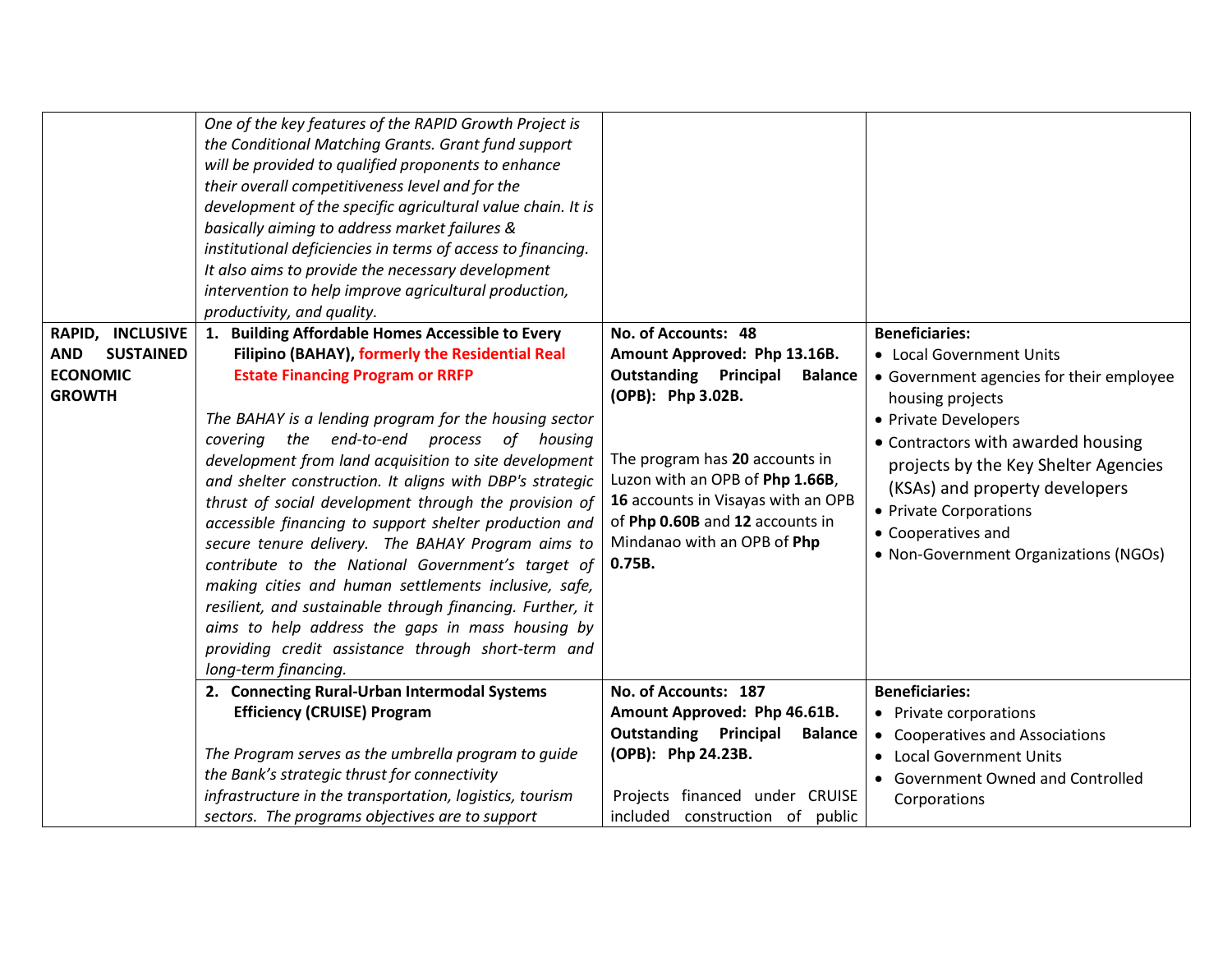| national plan to increase investments in transport,<br>logistics, ICT and tourism infrastructure and services | markets, government centres and<br>transport terminals, rehabilitation |                                         |
|---------------------------------------------------------------------------------------------------------------|------------------------------------------------------------------------|-----------------------------------------|
| through medium and long-term financing, promote                                                               | and improvement of farm to                                             |                                         |
| rural-urban integration and connectivity, accelerate                                                          | market roads, construction of                                          |                                         |
| economic growth particularly in the high potential                                                            | shipyard, port expansion and                                           |                                         |
| growth sectors of manufacturing, agriculture and                                                              | construction and acquisition of                                        |                                         |
| tourism through provision of necessary connectivity                                                           | cargo/RORO vessels and hotel                                           |                                         |
| infrastructure.                                                                                               | accommodation.                                                         |                                         |
|                                                                                                               | The program has 78 accounts in                                         |                                         |
|                                                                                                               | Luzon with an OPB of Php 8.08B,                                        |                                         |
|                                                                                                               | 42 accounts in Visayas with an OPB                                     |                                         |
|                                                                                                               | of Php 7.24B and 59 accounts in                                        |                                         |
|                                                                                                               | Mindanao with an OPB of Php                                            |                                         |
|                                                                                                               | 3.07B. There are 8 accounts having                                     |                                         |
|                                                                                                               | projects covering multiple areas all                                   |                                         |
|                                                                                                               | over the country with an OPB of                                        |                                         |
|                                                                                                               | Php 5.84B.                                                             |                                         |
| 3. Financing Utilities for Sustainable Energy                                                                 | No. of Accounts: 81                                                    | <b>Beneficiaries:</b>                   |
| <b>Development (FUSED) Program</b>                                                                            | Amount Approved: Php 57.91B.                                           | • Private Cooperatives                  |
|                                                                                                               | <b>Outstanding Principal</b><br><b>Balance</b>                         | • Electric Cooperatives                 |
| The FUSED Program aims to contribute in the increase                                                          | (OPB): Php 28.96B.                                                     | • Local Government Units                |
| access to electricity services through financing in order                                                     | The program has 35 accounts in                                         |                                         |
| to help achieve inclusive growth and poverty reduction.                                                       | Luzon with an OPB of Php 9.55B,                                        |                                         |
|                                                                                                               | 21 accounts in Visayas with an OPB                                     |                                         |
|                                                                                                               | of Php 9.15B and 25 accounts in                                        |                                         |
|                                                                                                               | Mindanao with an OPB of Php                                            |                                         |
|                                                                                                               | 10.26B.                                                                |                                         |
| 4. Water for Every Resident (WATER) Program                                                                   | No. of Accounts: 79                                                    | <b>Beneficiaries:</b>                   |
|                                                                                                               | Amount Approved: Php 18.64B.                                           | • Local Government Units                |
| The program aims to contribute in the provision of safe                                                       | <b>Outstanding Principal</b><br><b>Balance</b>                         | • Private Corporations                  |
| and affordable water supply through financing in order                                                        | (OPB): Php 10.93B.                                                     | • Water Districts                       |
| to help achieve inclusive growth and poverty reduction.                                                       | The program has 41 accounts in                                         | • Other water services providers        |
|                                                                                                               | Luzon with an OPB of Php 4.71B,                                        | • Private financial institutions/Micro- |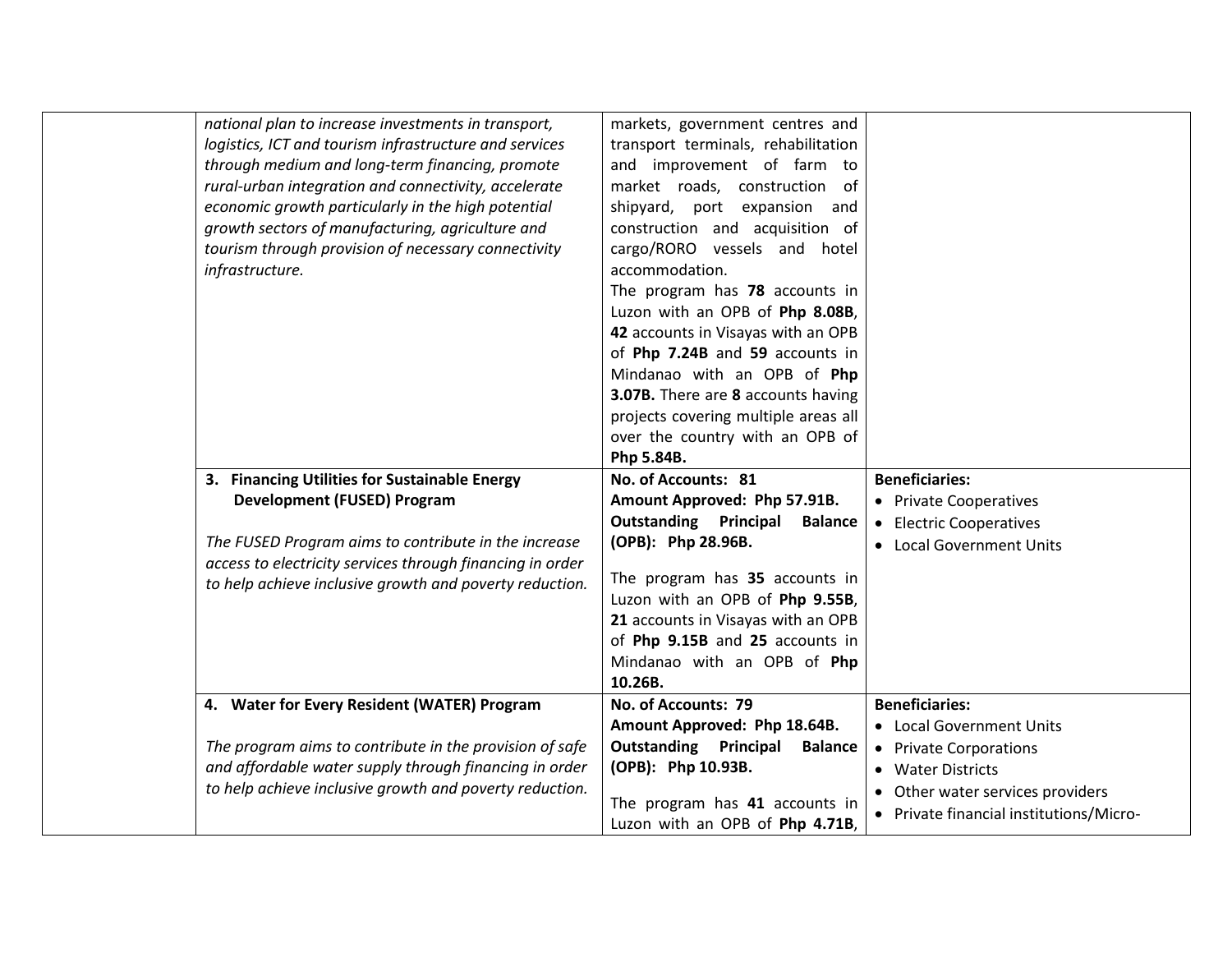|  | 5. Program Assistance to Support Alternative Driving<br><b>Approaches (PASADA) Financing Program</b><br>The program objectives are to support the<br>implementation of the government's Public Utility<br>Vehicle Modernization Program (PUVMP) and its<br>Omnibus Franchising Guidelines (OFG) under<br>Department Order No. 2017-011 dated June 19, 2017<br>issued by the Department of Transportation. The<br>program further aims to offer financing with favorable | Visayas having 17 accounts with an<br>OPB of Php 2.30B, and Mindanao<br>having 21 accounts with an OPB of<br>Php 3.92B.<br>No. of Accounts: 87<br>Amount Approved: Php 6.69B.<br><b>Outstanding Principal</b><br><b>Balance</b><br>(OPB): Php 4.26B<br>Total No. Of Jeepneys purchased:<br>3,180.<br>The program has 69 accounts in<br>Luzon with an OPB of Php 2.95B, | <b>Finance Institutions</b><br><b>Beneficiaries:</b><br>• Corporations (e.g. fleet management<br>companies)<br>• Cooperatives registered with the Office<br>of The Transport Cooperatives<br>participating in the PUVMP, which have<br>been awarded, or have been qualified to<br>receive franchises by the Land<br>Transportation Franchising and<br>Regulatory Board (LTFRB) under the |
|--|-------------------------------------------------------------------------------------------------------------------------------------------------------------------------------------------------------------------------------------------------------------------------------------------------------------------------------------------------------------------------------------------------------------------------------------------------------------------------|------------------------------------------------------------------------------------------------------------------------------------------------------------------------------------------------------------------------------------------------------------------------------------------------------------------------------------------------------------------------|------------------------------------------------------------------------------------------------------------------------------------------------------------------------------------------------------------------------------------------------------------------------------------------------------------------------------------------------------------------------------------------|
|  | terms that are responsive to the needs of transport<br>corporations and cooperatives and allow smooth<br>transition to modern public transport vehicles.<br>6. Infrastructure Contractor Support (ICONS)<br>Program<br>program aims to support the national<br>The<br>government's thrust of promoting infrastructure growth<br>in the country under its BUILD, BUILD, BUILD Program<br>including its Public-Private-Partnership Program. The                           | 12 accounts in Visayas with an OPB<br>of Php 1.05B and 6 accounts in<br>Mindanao with an OPB of Php<br>0.27B.<br>No. of Accounts: 484<br>Amount Approved: Php 46.79 B.<br><b>Outstanding Principal</b><br><b>Balance</b><br>(OPB): Php 21.68B.<br>The program has 162 accounts in<br>Luzon with an OPB of Php 4.92B,                                                   | <b>Omnibus Franchising Guidelines (OFG).</b><br><b>Beneficiaries:</b><br>• Contractors duly licensed by the<br><b>Philippine Contractors Accreditation</b><br>Board (PCAB) under the following:<br>- Classification (General Engineering<br>Contracting, General Building<br>Contracting, Specialty Contracting and                                                                      |
|  | program will extend direct financing to construction<br>contractors as a complementary mode of fund to<br>various types of infrastructure activities.<br>With<br>increased levels of infrastructure spending as a goal of<br>the government, higher levels of credit support for<br>contractors will be needed to finance award contracts.                                                                                                                              | 149 accounts in Visayas with an<br>OPB of Php 5.06B and 163<br>accounts in Mindanao with an OPB<br>of Php 11.24B. There are 10<br>accounts having projects covering<br>multiple areas all over the country<br>with an OPB of Php 0.46B.                                                                                                                                | Trade)<br>• PCAB License Categories ("AAAA",<br>"AAA", "AA", "A", "B", "C", "D" and "E")                                                                                                                                                                                                                                                                                                 |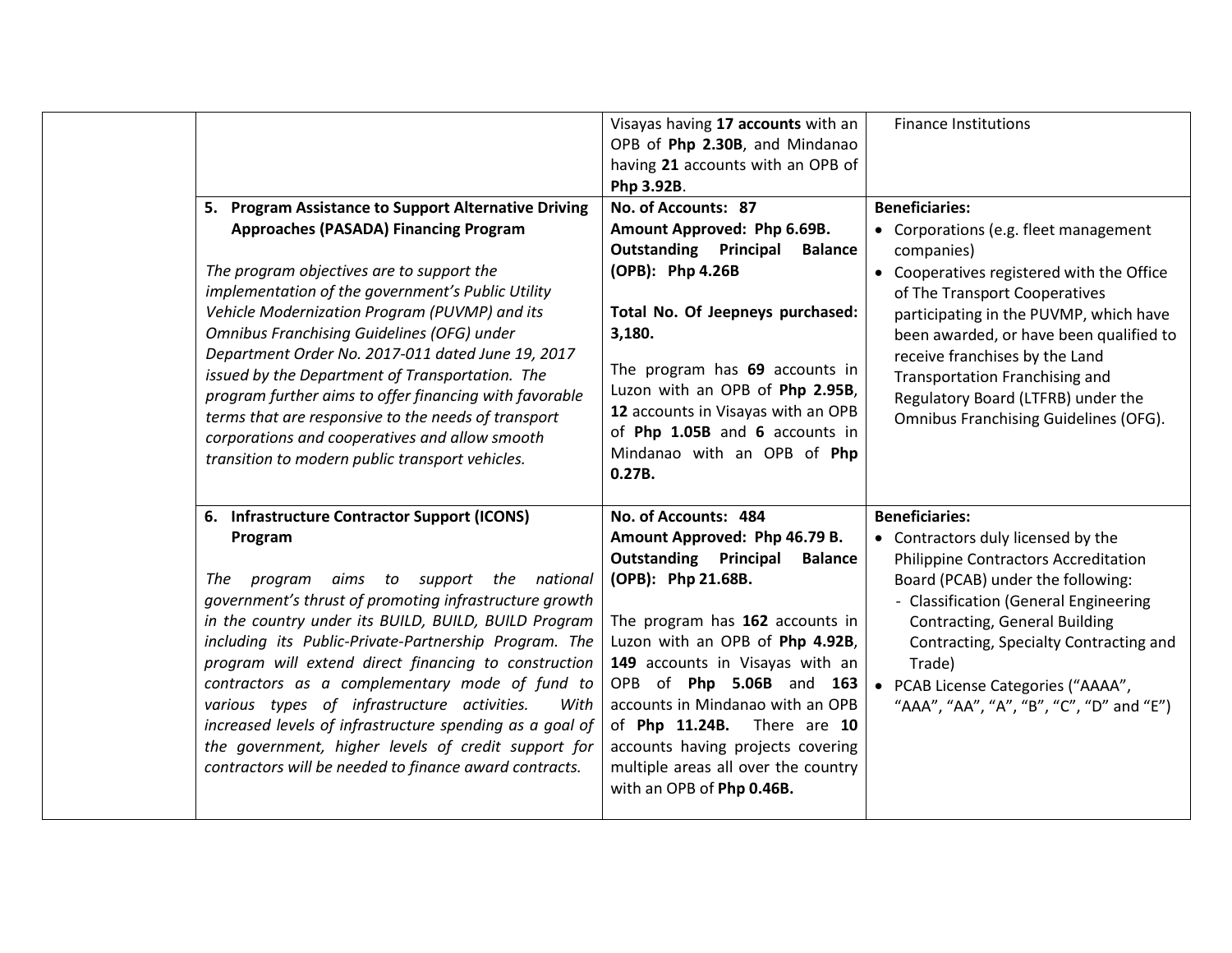| 7. Green Financing Program (GFP)<br>The Program is DBP's umbrella program to for<br>environmental projects supporting the green economy<br>and green growth strategy for both industries and local<br>government units.                                                                                                                                                                                                                                                                                                                                                                                                                  | No. of Accounts: 139<br>Amount Approved: Php 52.31B.<br><b>Outstanding Principal</b><br><b>Balance</b><br>(OPB): Php 32.59B.<br>Projects under this<br>program<br>include those which promote air<br>and water pollution prevention and<br>control, and solid and hazardous<br>waste management.<br>The program has 74 accounts in<br>Luzon with an OPB of Php 16.98B,<br>30 accounts in Visayas with an OPB<br>of Php 8.86B and 32 accounts in<br>Mindanao with OPB of Php 6.58B.<br>There are 3 accounts having<br>projects covering multiple areas all<br>over the country with an OPB of<br>Php 0.171B. | <b>Beneficiaries:</b><br>• Private Corporations and Enterprises<br>• Local Government Units<br>• Government Owned and Controlled<br>Corporations<br>• Water Districts / Private Service<br>Providers<br>• Cooperatives / Associations<br>Participating Financing Institutions /<br>Microfinance Institutions |
|------------------------------------------------------------------------------------------------------------------------------------------------------------------------------------------------------------------------------------------------------------------------------------------------------------------------------------------------------------------------------------------------------------------------------------------------------------------------------------------------------------------------------------------------------------------------------------------------------------------------------------------|-------------------------------------------------------------------------------------------------------------------------------------------------------------------------------------------------------------------------------------------------------------------------------------------------------------------------------------------------------------------------------------------------------------------------------------------------------------------------------------------------------------------------------------------------------------------------------------------------------------|--------------------------------------------------------------------------------------------------------------------------------------------------------------------------------------------------------------------------------------------------------------------------------------------------------------|
| 8. Lending Initiatives for Sanitation (LINIS) Program<br>The Program aims to contribute to the national<br>government's goal of achieving universal access to<br>sanitation through provision of credit assistance to local<br>government units, water districts and private<br>companies and thus help them address compliance to:<br>• Clean Water Act of 2004 or Republic Act 9275<br>• Order of the Supreme Court for the clean-up,<br>rehabilitation and preservation of several bodies<br>of water.<br>· Presidential Directive No. 2018-0081 dated 12<br>February 2018 requiring all resorts to have water<br>treatment facility. | No. of Accounts: 4<br>Amount Approved: Php 0.55B.<br><b>Outstanding Principal</b><br><b>Balance</b><br>(OPB): Php 0.25B.<br>The program has 1 account in<br>Luzon with an OPB of Php 0.0017B,<br>2 accounts in Visayas with an OPB<br>of Php 0.25B, and 1 account in<br>Mindanao.                                                                                                                                                                                                                                                                                                                           | <b>Beneficiaries:</b><br>• Local Government Units<br>• Water Districts<br>• Private Companies (i.e. service providers,<br>resort owners, hospitals, PFIs, MFIs, etc.)<br>• Cooperative and Associations                                                                                                      |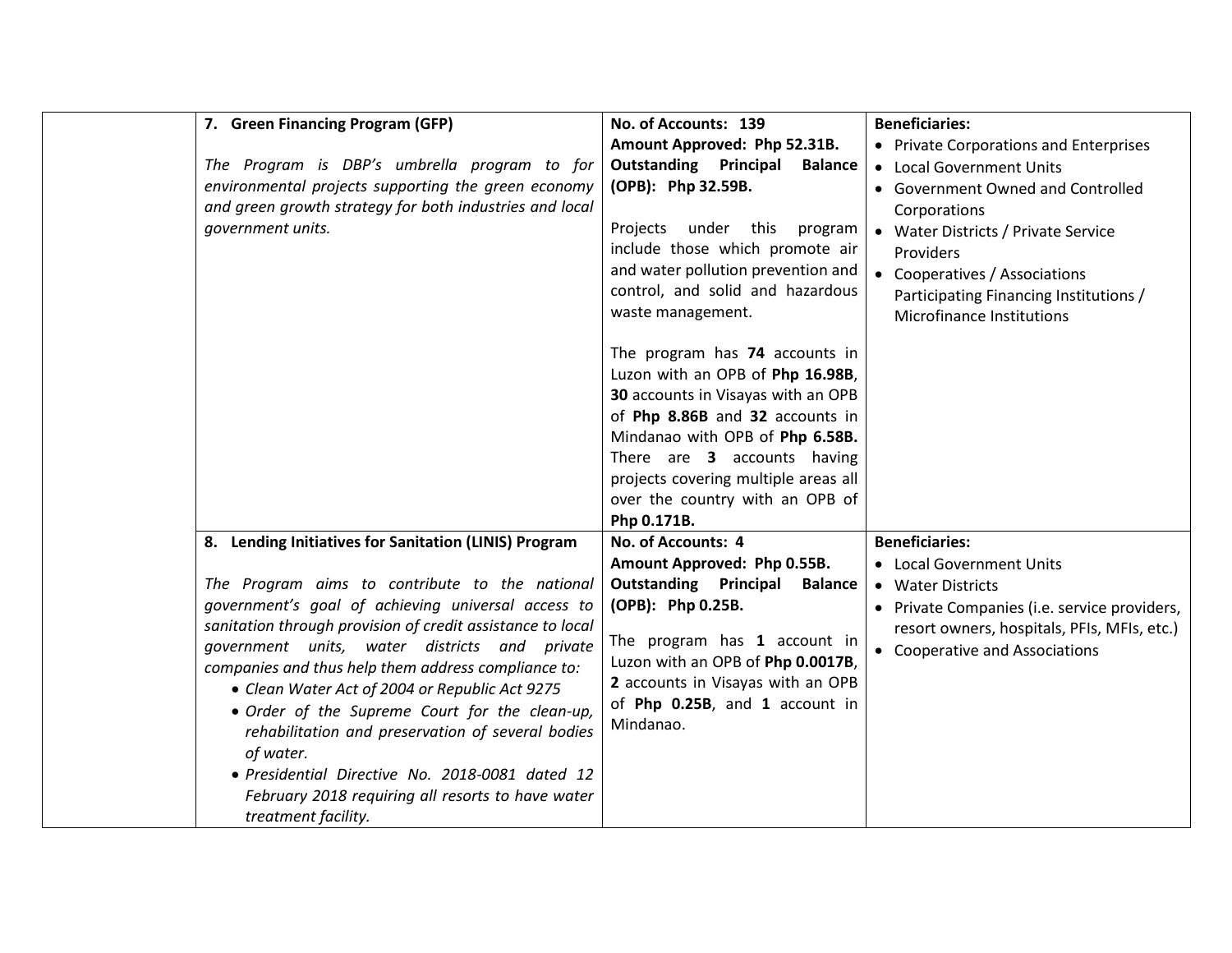| 9. Energy Efficiency Savings (E2SAVE) Financing<br>Program<br>The Program aims to provide assistance based on<br>electricity savings to both public and private sectors'<br>energy projects to enable them to harness the available<br>new technologies and thus contribute in the effort of<br>reducing greenhouse gas emissions. It further aims to<br>provide credit assistance to Energy Service Companies<br>to further promote the development of energy<br>efficiency projects.          | No. of Accounts: 8<br>Amount Approved: Php 0.59B.<br><b>Outstanding Principal</b><br><b>Balance</b><br>(OPB): Php 0.40B.<br>The program has 2 accounts in<br>Luzon with an OPB of Php 0.113B,<br>2 accounts in Visayas with an OPB<br>of Php 0.069B and 1 account in<br>Mindanao with OPB of Php 0.047B.<br>There are 3 accounts having<br>projects covering multiple areas all<br>over the country with an OPB of<br>Php 0.162B. | <b>Beneficiaries:</b><br>• Public Institutions<br>• National Government Agencies<br>• Government Owned and Controlled<br>Corporations<br>• State Universities and Colleges<br>• Local Government Units<br>• Private Companies<br>• ESCO accredited by the Department of<br>Energy |
|-------------------------------------------------------------------------------------------------------------------------------------------------------------------------------------------------------------------------------------------------------------------------------------------------------------------------------------------------------------------------------------------------------------------------------------------------------------------------------------------------|-----------------------------------------------------------------------------------------------------------------------------------------------------------------------------------------------------------------------------------------------------------------------------------------------------------------------------------------------------------------------------------------------------------------------------------|-----------------------------------------------------------------------------------------------------------------------------------------------------------------------------------------------------------------------------------------------------------------------------------|
| 10. Assistance for Economic and Social Development<br>(ASENSO) for Local Government Units (LGUs)<br><b>Financing Program</b><br>The Financing Program aims to provide financing<br>assistance to all levels of local government units in the<br>accomplishment of its projects to accelerate<br>infrastructure developments as one of the goals in<br>Philippine Development Plan; and, to contribute in the<br>attainment of Sustainable Development Goals (SDG<br>1,2,3,4,6,7,8,9,11 and 13). | No. of Accounts: 179<br>Amount Approved: Php 58.54B.<br><b>Outstanding Principal</b><br><b>Balance</b><br>(OPB): Php 3.53B.<br>The program has 78 accounts in<br>Luzon with an OPB of Php 1.37B,<br>38 accounts in Visayas with an OPB<br>of Php 0.92B and 63 accounts in<br>Mindanao with an OPB of Php<br>1.25B.                                                                                                                | <b>Beneficiaries:</b><br>All Local Government Units (LGUs), i.e.<br>Province, Cities, Municipalities, and<br><b>Barangays</b>                                                                                                                                                     |
| 11. DBP-Mindanao Development Assistance (DBP-<br><b>MinDA) Financing Program</b><br>The Financing Program aims to contribute to addressing<br>the challenges faced by the people in Mindanao such as<br>low agricultural productivity due to lack of access of<br>production areas to processing centers and market, and<br>the lack of access to water supply for drinking and                                                                                                                 | No. of Account: 1<br>Amount Approved: Php 0.115B.<br><b>Outstanding Principal</b><br><b>Balance</b><br>(OPB): Php 0.015B.<br>The program was approved on the<br>last quarter of 2020. LGU Taraka,<br>Lanao del Sur is the initial<br>beneficiary of the program.                                                                                                                                                                  | <b>Beneficiaries:</b><br>Local Government Units (LGUs) who are<br>geographically isolated and/or located in<br>disadvantaged areas in Mindanao, catering<br>to waterless communities and far-flung<br>Indigenous People's communities, except<br>barangays.                       |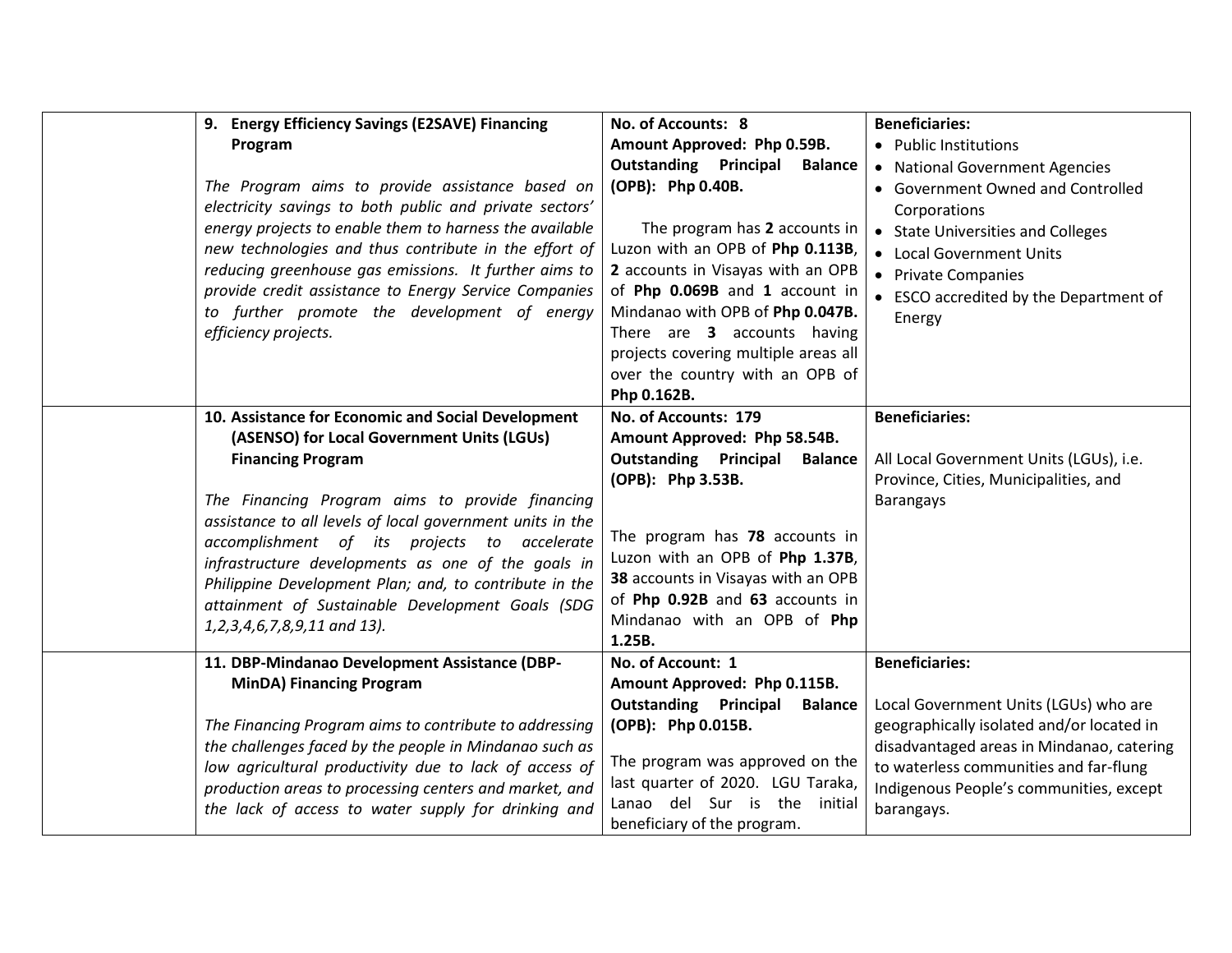| irrigation and other support services.<br>The program will contribute to addressing these<br>challenges and further attain peace, prosperity and<br>poverty reduction, among others, for geographically<br>isolated and disadvantaged areas in Mindanao through<br>the provision of potable water supply and irrigation.                             |                                                                                                                                                |                                                                                                                                                                         |
|------------------------------------------------------------------------------------------------------------------------------------------------------------------------------------------------------------------------------------------------------------------------------------------------------------------------------------------------------|------------------------------------------------------------------------------------------------------------------------------------------------|-------------------------------------------------------------------------------------------------------------------------------------------------------------------------|
| 12. DBP's Electric Cooperative Loan Takeout<br><b>Assistance to PSALM (DELTA-P)</b>                                                                                                                                                                                                                                                                  | No. of Accounts: 4<br>Amount Approved: Php 1.79B.<br><b>Outstanding Principal</b><br><b>Balance</b>                                            | <b>Beneficiaries:</b><br><b>Electric Cooperatives with Restructuring</b>                                                                                                |
| The program aims to contribute to the continual<br>improvement of the Electric Cooperative's (ECs)<br>performance through loan takeout from the Power<br>Sector Assets and Liabilities Management (PSALM) to<br>ensure adequate, affordable, and reliable supply of<br>electricity.                                                                  | (OPB): Php 1.60B.<br>The program has 2 accounts in<br>Luzon with an OPB of Php 0.72B<br>and 2 accounts in Visayas with an<br>OPB of Php 0.88B. | Agreements (RA) or Special Payment<br>Arrangement (SPA) with PSALM.                                                                                                     |
| 13. Solar Merchant Power Plant (SMPP) Financing                                                                                                                                                                                                                                                                                                      | There are still no availees of the                                                                                                             | <b>Beneficiaries:</b>                                                                                                                                                   |
| Program                                                                                                                                                                                                                                                                                                                                              | Program as it was just approved<br>last December 6, 2021                                                                                       | • Private Company / Enterprise                                                                                                                                          |
| The Program is designed to support in the attainment<br>of the government's target of 35% renewable energy<br>(RE) in the country's energy mix by 2030 per Philippine<br>Energy Plan (2018-2030). It is expected to contribute to<br>the government's goal of increasing solar pv capacity in<br>the country from 2.16 GW in 2020 to 15.9 GW by 2030 |                                                                                                                                                |                                                                                                                                                                         |
| 14. Sustainable Waste-management for Enhanced                                                                                                                                                                                                                                                                                                        | There are still no availees of the                                                                                                             | <b>Beneficiaries:</b>                                                                                                                                                   |
| <b>Environmental Protection (SWEEP) Financing</b><br>Program                                                                                                                                                                                                                                                                                         | Program as it was just approved<br>last December 6, 2021                                                                                       | • Public Institutions<br>• Local Government Units                                                                                                                       |
| The program aims to support the strict implementation<br>of R.A. 9003 or Ecological Solid Waste Management Act<br>of 2000 and R.A. 6969 or Toxic Substances and<br>Hazardous and Nuclear Waste Act of 1990. The<br>objective of the program is to contribute to the<br>development of solid and hazardous<br>waste                                   |                                                                                                                                                | • Government Owned and Controlled<br>Corporation<br>• Private Companies<br>• Sanitary Landfill Operators<br>• Waste Service Providers<br>• Hazardous Waste Transporters |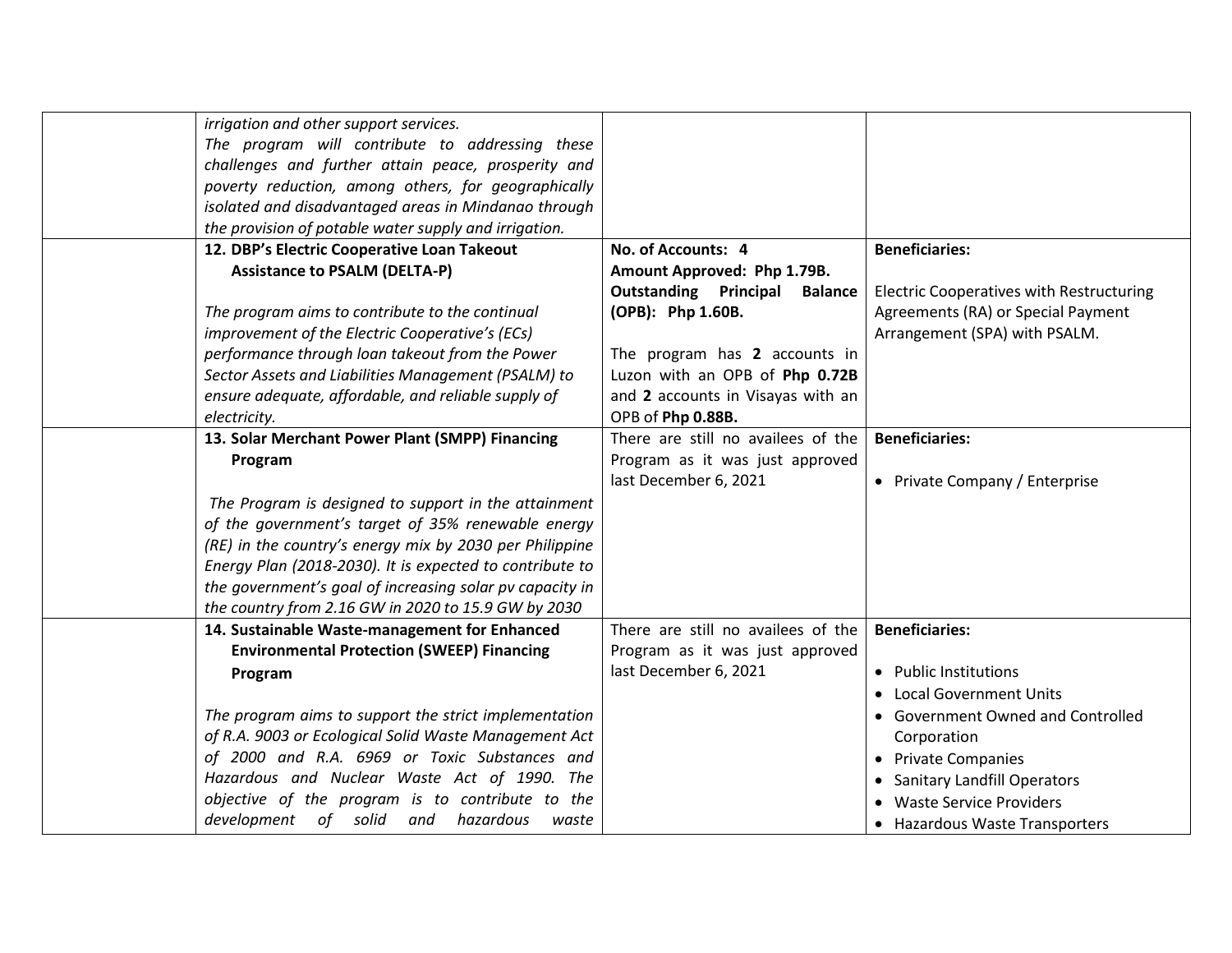| is a sub-program under Sustainable Agribusiness<br>Financing Program (SAFP) specifically to assist the<br>National Dairy Authority attain its roadmap's main<br>objective to gain significant level in Ready to Drink<br>(RTD) Milk Market.                                                                                                                                                                                                                                                                                                                                                                                                                                                                                           | <b>Outstanding Principal Balance</b><br>$(OPB)$ : 0                                                                                            | Wholesale (with at least one (1) year<br>profitable operation):<br>Banks - Commercial Banks; Thrift<br>Banks; Rural Banks; Cooperative<br>Banks; and Microfinance Institutions<br>Non-Banks - Non-Government                                                                                                                                                                                   |
|---------------------------------------------------------------------------------------------------------------------------------------------------------------------------------------------------------------------------------------------------------------------------------------------------------------------------------------------------------------------------------------------------------------------------------------------------------------------------------------------------------------------------------------------------------------------------------------------------------------------------------------------------------------------------------------------------------------------------------------|------------------------------------------------------------------------------------------------------------------------------------------------|------------------------------------------------------------------------------------------------------------------------------------------------------------------------------------------------------------------------------------------------------------------------------------------------------------------------------------------------------------------------------------------------|
| 17. Sustainable Agribusiness Financing Program for<br>the Dairy Industry (SAFP-DAIRY)                                                                                                                                                                                                                                                                                                                                                                                                                                                                                                                                                                                                                                                 | No. Of Accounts: 2<br>Amount Approved: 17,000,000.00                                                                                           | <b>Beneficiaries:</b>                                                                                                                                                                                                                                                                                                                                                                          |
| 16. Swine Repopulation, Rehabilitation, and Recovery<br>(Swine R3) Credit Program<br>The Swine Repopulation, Rehabilitation and Recovery<br>(Swine R3) Credit Program is a credit window to support<br>the national government's efforts in the recovery and<br>repopulation of the local swine industry through<br>financing of bio-secured farm projects.                                                                                                                                                                                                                                                                                                                                                                           | No. Of Accounts: 4<br><b>Amount Approved: Php</b><br>618,454,000.00<br><b>Outstanding Principal Balance</b><br>(OPB): 0100,000,000.00          | <b>Beneficiaries:</b><br>For Medium and Large Scale Projects<br>Duly registered private enterprises<br>Local government units (LGUs)<br><b>For Small Scale Projects</b><br>Small Business Enterprises including<br>start-up commercial hog raisers duly<br>registered with SEC, DTI, DOLE or CDA.                                                                                              |
| management facilities and waste-to-energy projects<br>through providing credit assistance to public and<br>private companies in order to help protect the<br>environment and address climate change.<br>15. Broiler Contract Growing Program (BCGP)<br>BCGP supports the poultry industry through financing of<br>poultry broiler contract growing projects under<br>Sustainable Agribusiness Financing Program (SAFP). It<br>will increase the Bank's compliance to "The Agri-Agra<br>Reform Credit Act of 2009" otherwise known as "Agri-<br>Agra law" (RA 10000). With increased demand for<br>poultry meat products, a higher level of credit support<br>for the industry will be needed to finance contract<br>growing projects. | No. of Accounts: 125<br><b>Amount Approved:</b><br>Php 8,108,125,327.78<br><b>Outstanding Principal Balance</b><br>(OPB): Php 4,623,681,420.29 | • Hazardous Waste Treaters<br>• Waste-to-Energy Developers<br><b>Beneficiaries:</b><br>• Duly recognized broiler contract growers<br>who are registered with the Securities<br>and Exchange Commission (SEC),<br>Department of Trade and Industries<br>(DTI), Department of Labor and<br>Employment (DOLE), or Cooperative<br>Development Authority (CDA).<br>• Local Government Units (LGUs). |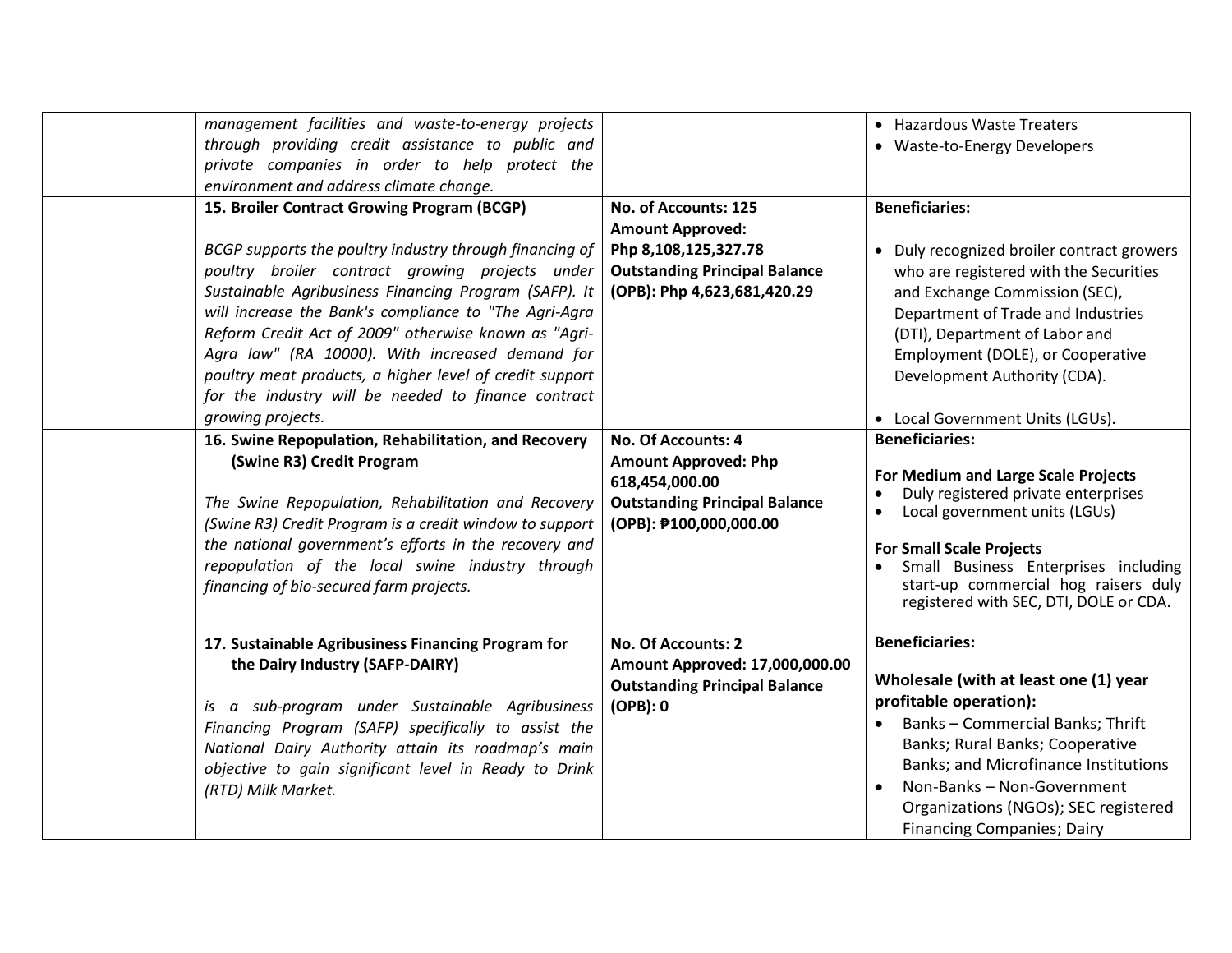|                                                                                                                                                                                                                                                                                                                                                                                                                                                                                |                                                                                                                        | Cooperatives/Federations; Dairy<br>Farmer Associations; other type of<br>dairy association/organization duly<br>registered with the corresponding<br>government agencies<br>Retail:<br>All types of Dairy Business Entities<br>$\bullet$<br>that are duly registered with SEC, DTI,<br>DOLE, or CDA and will not pose risk to<br>health, national security, and the<br>environment. |
|--------------------------------------------------------------------------------------------------------------------------------------------------------------------------------------------------------------------------------------------------------------------------------------------------------------------------------------------------------------------------------------------------------------------------------------------------------------------------------|------------------------------------------------------------------------------------------------------------------------|-------------------------------------------------------------------------------------------------------------------------------------------------------------------------------------------------------------------------------------------------------------------------------------------------------------------------------------------------------------------------------------|
|                                                                                                                                                                                                                                                                                                                                                                                                                                                                                |                                                                                                                        | LGUs and GOCCs                                                                                                                                                                                                                                                                                                                                                                      |
| 18. Agroforestry Plantation Program<br>same as in the second KRA                                                                                                                                                                                                                                                                                                                                                                                                               | same as in the second KRA                                                                                              | Same as in the second KRA                                                                                                                                                                                                                                                                                                                                                           |
|                                                                                                                                                                                                                                                                                                                                                                                                                                                                                | No. of Accounts: 60                                                                                                    | <b>Beneficiaries:</b>                                                                                                                                                                                                                                                                                                                                                               |
| 19. Rediscounting Line Facility for Financial<br><b>Institutions</b><br>DBP is expanding its product offerings for Financial<br>Institutions by including rediscounting of Promissory<br>Notes of eligible sub-borrowers. The Bank wants to take<br>advantage of the opportunities in offering a<br>rediscounting facility for availment by more types of<br>clients, including not only those project/business- based<br>enterprises but also those for eligible salary based | <b>Amount Approved:</b><br>Php 9,720,290,000.00<br><b>Outstanding Principal Balance</b><br>(OPB): Php 2,731,613,153.75 | Domestic Banks (UKB, KB, Thrift, Rural<br>$\bullet$<br>and Cooperative banks);<br>Non - Bank Financial Institutions [i.e.<br>$\bullet$<br>Cooperatives, Non-Government<br>Institutions (NGOs), Finance and<br>Leasing Companies, Associations,<br>Microfinance Institutions, etc.)                                                                                                  |
| general-purpose consumption loans.                                                                                                                                                                                                                                                                                                                                                                                                                                             |                                                                                                                        |                                                                                                                                                                                                                                                                                                                                                                                     |
| 20. Credit Surety Fund                                                                                                                                                                                                                                                                                                                                                                                                                                                         | same as in the second KRA                                                                                              | same as in the second KRA                                                                                                                                                                                                                                                                                                                                                           |
| Same as in the second KRA                                                                                                                                                                                                                                                                                                                                                                                                                                                      |                                                                                                                        |                                                                                                                                                                                                                                                                                                                                                                                     |
| 21. Contract to Sell Financing Facility for Real Estate<br><b>Developers (CTS Program)</b>                                                                                                                                                                                                                                                                                                                                                                                     | same as in the second KRA                                                                                              | same as in the second KRA                                                                                                                                                                                                                                                                                                                                                           |
| Same as in the second KRA                                                                                                                                                                                                                                                                                                                                                                                                                                                      |                                                                                                                        |                                                                                                                                                                                                                                                                                                                                                                                     |
| 22. Expanded Rice Credit Assistance under the Rice                                                                                                                                                                                                                                                                                                                                                                                                                             | Same as in the second KRA                                                                                              | Same as in the second KRA                                                                                                                                                                                                                                                                                                                                                           |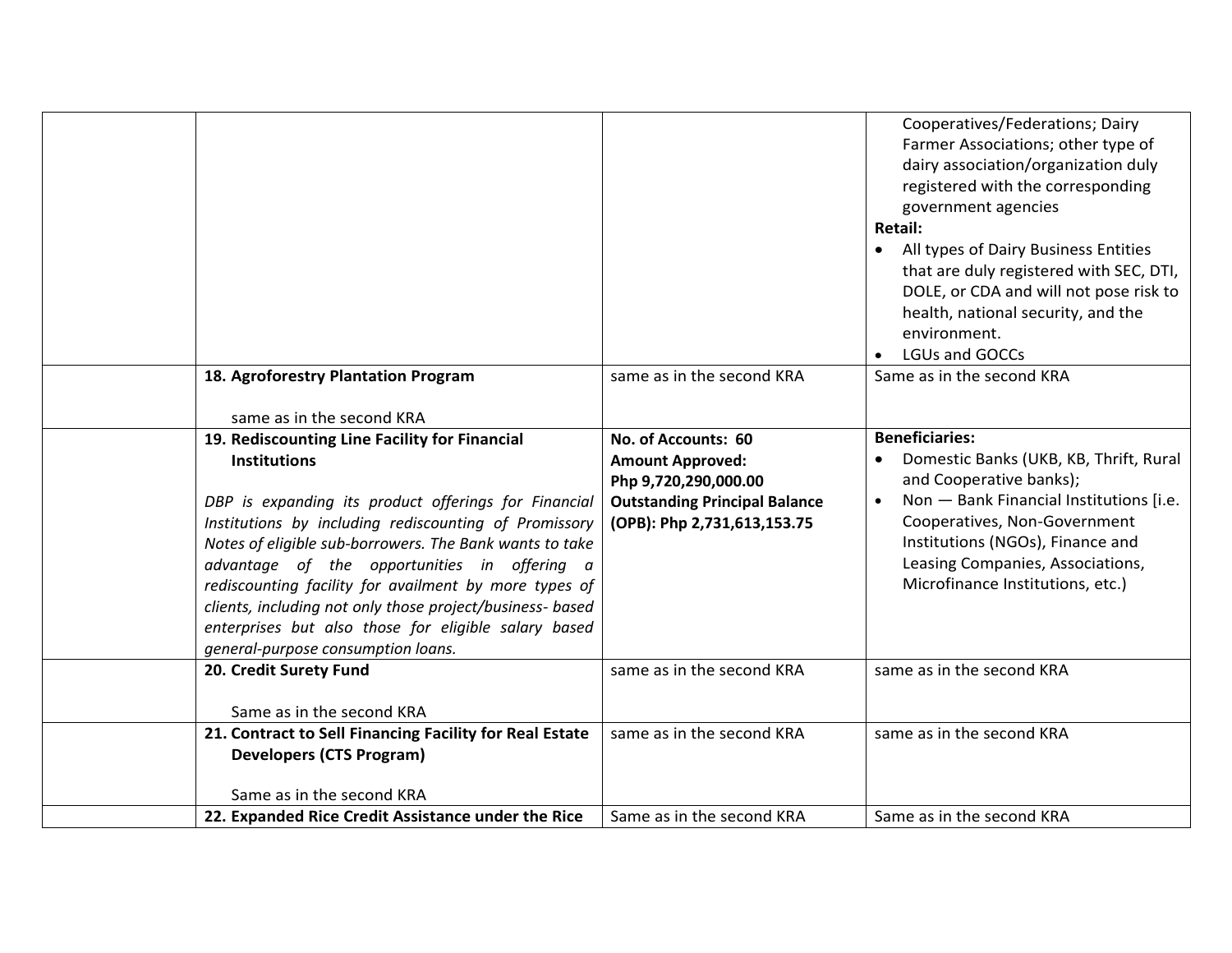|                                               | <b>Competitiveness Enhancement Fund (ERCA -</b>                                                                               |                                                                                             |                                                                           |  |
|-----------------------------------------------|-------------------------------------------------------------------------------------------------------------------------------|---------------------------------------------------------------------------------------------|---------------------------------------------------------------------------|--|
|                                               | <b>RCEF)</b>                                                                                                                  |                                                                                             |                                                                           |  |
|                                               | Same as in the second KRA                                                                                                     |                                                                                             |                                                                           |  |
|                                               | 23. DA-ACPC-DBP BuyANIhan Credit Program                                                                                      | Same as in the second KRA                                                                   | Same as in the second KRA                                                 |  |
|                                               | Same as in the second KRA                                                                                                     |                                                                                             |                                                                           |  |
|                                               | 24. DBP RESPONSE to Accelerate MSME Recovery<br>(DBP RESPONSE - MSME Recovery)                                                | Same as in the second KRA                                                                   | Same as in the second KRA                                                 |  |
|                                               | Same as in the second KRA                                                                                                     |                                                                                             |                                                                           |  |
|                                               | 25. Rural Agro-enterprise Partnership for Inclusive<br><b>Development and Growth (RAPID Growth)</b><br><b>Credit Facility</b> | Same as in the second KRA                                                                   | Same as in the second KRA                                                 |  |
|                                               | Same as in the second KRA                                                                                                     |                                                                                             |                                                                           |  |
| <b>JUST AND LASTING</b>                       |                                                                                                                               | none                                                                                        |                                                                           |  |
| PEACE AND THE                                 |                                                                                                                               |                                                                                             |                                                                           |  |
| <b>RULE OF LAW</b><br><b>INTEGRITY OF THE</b> | 1. Green Financing Program (GFP)                                                                                              | No. of Accounts: 139                                                                        | <b>Beneficiaries:</b>                                                     |  |
| <b>ENVIRONMENT</b>                            |                                                                                                                               | Amount Approved: Php 52.31B.                                                                | • Private Corporations and Enterprises                                    |  |
| <b>AND</b><br><b>CLIMATE</b>                  | The Program is DBP's umbrella program to for                                                                                  | <b>Outstanding Principal</b><br><b>Balance</b>                                              | • Local Government Units                                                  |  |
| <b>CHANGE</b>                                 | environmental projects supporting the green economy                                                                           | (OPB): Php 32.59B.                                                                          | • Government Owned and Controlled                                         |  |
| <b>ADAPTATION AND</b>                         | and green growth strategy for both industries and local                                                                       |                                                                                             | Corporations                                                              |  |
| <b>MITIGATION</b>                             | government units.                                                                                                             | Projects under this program                                                                 | • Water Districts / Private Service                                       |  |
|                                               |                                                                                                                               | include those which promote air                                                             | Providers                                                                 |  |
|                                               |                                                                                                                               | and water pollution prevention and<br>control, and solid and hazardous<br>waste management. | • Cooperatives / Associations<br>• Participating Financing Institutions / |  |
|                                               |                                                                                                                               |                                                                                             | Microfinance Institutions                                                 |  |
|                                               |                                                                                                                               | The program has 74 accounts in<br>Luzon with an OPB of Php 16.98B,                          |                                                                           |  |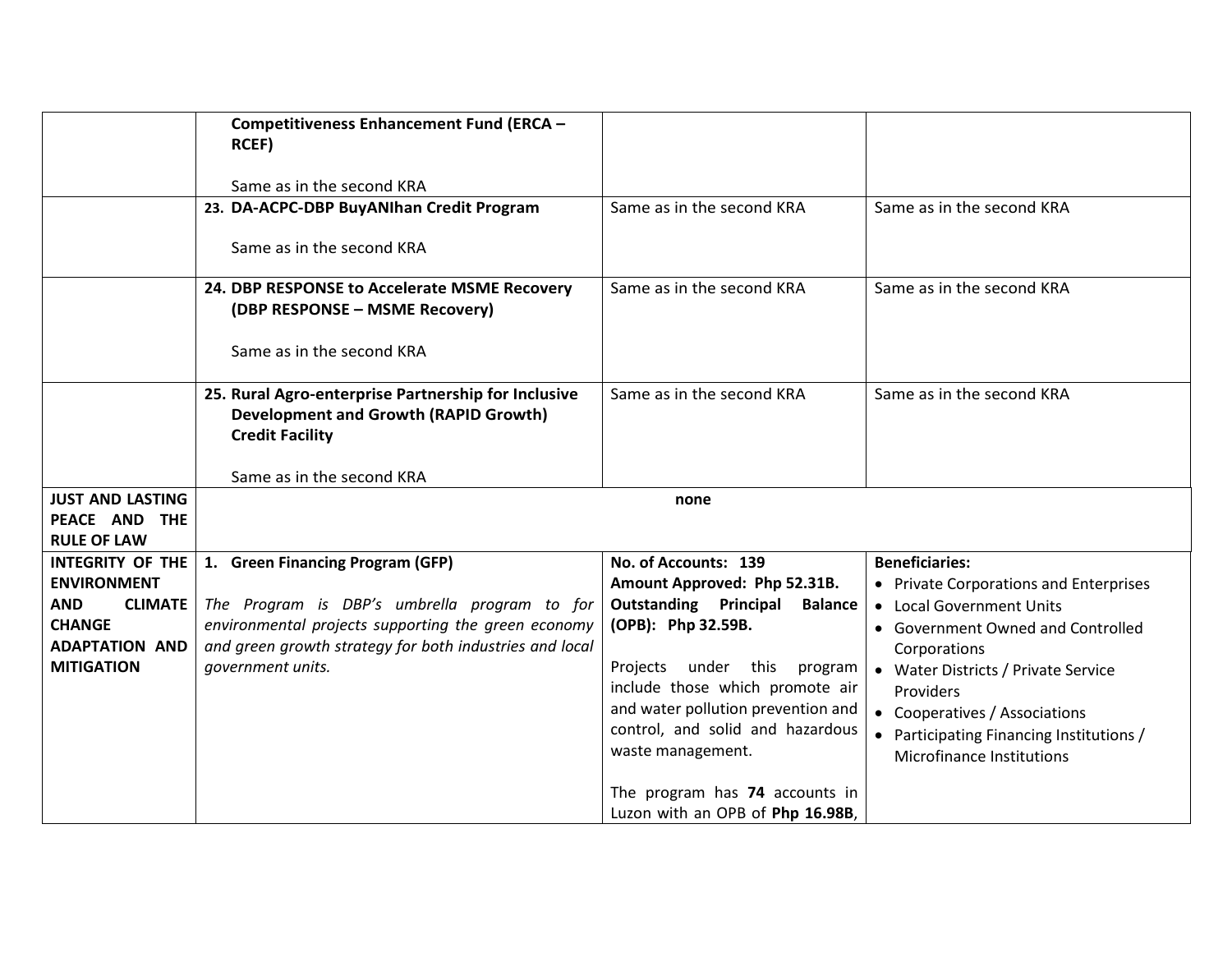| 2. Lending Initiatives for Sanitation (LINIS) Program<br>The Program aims to contribute to the national<br>government's goal of achieving universal access to<br>sanitation through provision of credit assistance to local<br>government units, water districts and private<br>companies and thus help them address compliance to:<br>• Clean Water Act of 2004 or Republic Act 9275<br>• Order of the Supreme Court for the clean-up,<br>of water.<br>· Presidential Directive No. 2018-0081 dated 12<br>treatment facility. | Php 0.171B.<br>No. of Accounts: 4<br>Amount Approved: Php 0.55B.<br><b>Outstanding Principal</b><br>(OPB): Php 0.25B.<br>Mindanao.<br>rehabilitation and preservation of several bodies<br>February 2018 requiring all resorts to have water | 30 accounts in Visayas with an OPB<br>of Php 8.86B and 32 accounts in<br>Mindanao with OPB of Php 6.58B.<br>There are 3 accounts having<br>projects covering multiple areas all<br>over the country with an OPB of<br><b>Balance</b><br>The program has 1 account in<br>Luzon with an OPB of Php 0.0017B,<br>2 accounts in Visayas with an OPB<br>of Php 0.25B, and 1 account in | <b>Beneficiaries:</b><br>• Local Government Units<br>• Water Districts<br>• Private Companies (i.e. service providers,<br>resort owners, hospitals, PFIs, MFIs, etc.)<br>• Cooperative and Associations |
|--------------------------------------------------------------------------------------------------------------------------------------------------------------------------------------------------------------------------------------------------------------------------------------------------------------------------------------------------------------------------------------------------------------------------------------------------------------------------------------------------------------------------------|----------------------------------------------------------------------------------------------------------------------------------------------------------------------------------------------------------------------------------------------|----------------------------------------------------------------------------------------------------------------------------------------------------------------------------------------------------------------------------------------------------------------------------------------------------------------------------------------------------------------------------------|---------------------------------------------------------------------------------------------------------------------------------------------------------------------------------------------------------|
| 3. Energy Efficiency Savings (E2SAVE) Financing<br>Program                                                                                                                                                                                                                                                                                                                                                                                                                                                                     | No. of Accounts: 8<br>Amount Approved: Php 0.59B.                                                                                                                                                                                            |                                                                                                                                                                                                                                                                                                                                                                                  | <b>Beneficiaries:</b><br>• Public Institutions                                                                                                                                                          |
|                                                                                                                                                                                                                                                                                                                                                                                                                                                                                                                                | <b>Outstanding Principal</b>                                                                                                                                                                                                                 | <b>Balance</b>                                                                                                                                                                                                                                                                                                                                                                   | • National Government Agencies                                                                                                                                                                          |
| The Program aims to provide assistance based on                                                                                                                                                                                                                                                                                                                                                                                                                                                                                | (OPB): Php 0.40B.                                                                                                                                                                                                                            |                                                                                                                                                                                                                                                                                                                                                                                  | • Government Owned and Controlled                                                                                                                                                                       |
| electricity savings to both public and private sectors'                                                                                                                                                                                                                                                                                                                                                                                                                                                                        |                                                                                                                                                                                                                                              |                                                                                                                                                                                                                                                                                                                                                                                  | Corporations                                                                                                                                                                                            |
| energy projects to enable them to harness the available<br>new technologies and thus contribute in the effort of                                                                                                                                                                                                                                                                                                                                                                                                               |                                                                                                                                                                                                                                              | The program has 2 accounts in<br>Luzon with an OPB of Php 0.113B,                                                                                                                                                                                                                                                                                                                | • State Universities and Colleges                                                                                                                                                                       |
| reducing greenhouse gas emissions. It further aims to                                                                                                                                                                                                                                                                                                                                                                                                                                                                          |                                                                                                                                                                                                                                              | 2 accounts in Visayas with an OPB                                                                                                                                                                                                                                                                                                                                                | • Local Government Units                                                                                                                                                                                |
| provide credit assistance to Energy Service Companies                                                                                                                                                                                                                                                                                                                                                                                                                                                                          |                                                                                                                                                                                                                                              | of Php 0.069B and 1 account in                                                                                                                                                                                                                                                                                                                                                   | • Private Companies                                                                                                                                                                                     |
| to further promote the development of energy                                                                                                                                                                                                                                                                                                                                                                                                                                                                                   |                                                                                                                                                                                                                                              | Mindanao with OPB of Php 0.047B.                                                                                                                                                                                                                                                                                                                                                 | • ESCO accredited by the Department of                                                                                                                                                                  |
| efficiency projects.                                                                                                                                                                                                                                                                                                                                                                                                                                                                                                           |                                                                                                                                                                                                                                              | Energy<br>There are 3 accounts having                                                                                                                                                                                                                                                                                                                                            |                                                                                                                                                                                                         |
|                                                                                                                                                                                                                                                                                                                                                                                                                                                                                                                                |                                                                                                                                                                                                                                              | projects covering multiple areas all                                                                                                                                                                                                                                                                                                                                             |                                                                                                                                                                                                         |